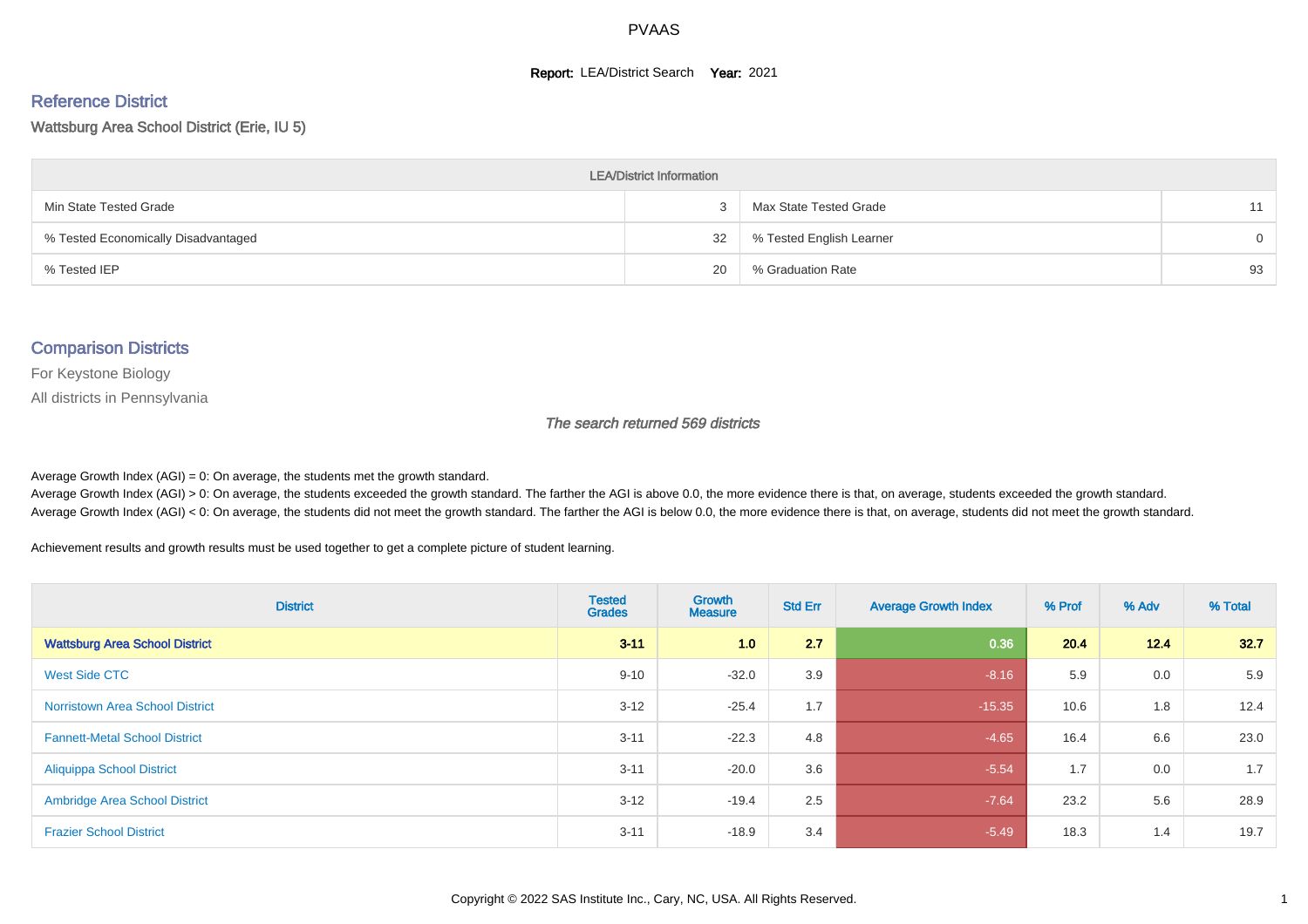| <b>District</b>                                    | <b>Tested</b><br><b>Grades</b> | <b>Growth</b><br><b>Measure</b> | <b>Std Err</b> | <b>Average Growth Index</b> | % Prof | % Adv   | % Total |
|----------------------------------------------------|--------------------------------|---------------------------------|----------------|-----------------------------|--------|---------|---------|
| <b>Wattsburg Area School District</b>              | $3 - 11$                       | 1.0                             | 2.7            | 0.36                        | 20.4   | 12.4    | 32.7    |
| <b>Big Beaver Falls Area School District</b>       | $3 - 11$                       | $-17.9$                         | 2.8            | $-6.27$                     | 9.4    | $2.8\,$ | 12.2    |
| <b>Muhlenberg School District</b>                  | $3 - 10$                       | $-17.8$                         | 1.9            | $-9.34$                     | 12.4   | 4.6     | 17.0    |
| <b>York City School District</b>                   | $3 - 12$                       | $-17.7$                         | 1.8            | $-10.05$                    | 3.2    | 0.7     | 3.9     |
| <b>Cheltenham School District</b>                  | $3 - 11$                       | $-17.6$                         | 2.0            | $-8.74$                     | 24.4   | 8.3     | 32.6    |
| Imhotep Institute Charter High School              | $9 - 11$                       | $-17.6$                         | 5.8            | $-3.03$                     | 15.4   | 0.0     | 15.4    |
| <b>Williamsburg Community School District</b>      | $3 - 11$                       | $-16.9$                         | 4.1            | $-4.14$                     | 22.4   | 0.0     | 22.4    |
| <b>Allentown City School District</b>              | $3 - 12$                       | $-16.9$                         | 1.4            | $-12.37$                    | 5.9    | 0.4     | 6.3     |
| <b>Chartiers-Houston School District</b>           | $3 - 10$                       | $-16.5$                         | 3.5            | $-4.79$                     | 26.3   | 6.6     | 32.9    |
| Meyersdale Area School District                    | $3 - 11$                       | $-16.1$                         | 3.3            | $-4.94$                     | 20.3   | 5.8     | 26.1    |
| <b>Washington School District</b>                  | $3 - 11$                       | $-15.9$                         | 2.9            | $-5.44$                     | 12.9   | 1.7     | 14.7    |
| <b>North Hills School District</b>                 | $3 - 11$                       | $-15.8$                         | 1.8            | $-8.84$                     | 26.4   | 19.8    | 46.2    |
| La Academia Partnership Charter School             | $6 - 11$                       | $-15.5$                         | 5.7            | $-2.70$                     | 2.3    | $0.0\,$ | 2.3     |
| <b>Turkeyfoot Valley Area School District</b>      | $3 - 12$                       | $-15.4$                         | 5.8            | $-2.66$                     | 3.8    | 3.8     | 7.6     |
| <b>Lincoln Park Performing Arts Charter School</b> | $7 - 11$                       | $-14.9$                         | 2.7            | $-5.45$                     | 39.3   | 8.9     | 48.2    |
| Philadelphia Academy Charter School                | $3 - 11$                       | $-14.7$                         | 2.7            | $-5.42$                     | 21.6   | 3.9     | 25.5    |
| <b>Hanover Area School District</b>                | $3 - 11$                       | $-14.7$                         | 4.7            | $-3.13$                     | 12.1   | 3.0     | 15.2    |
| <b>Executive Education Academy Charter School</b>  | $3 - 10$                       | $-14.6$                         | 3.0            | $-4.81$                     | 8.5    | 1.2     | 9.8     |
| <b>Shade-Central City School District</b>          | $3 - 11$                       | $-14.6$                         | 4.0            | $-3.68$                     | 9.6    | 0.0     | 9.6     |
| <b>Northwestern School District</b>                | $3 - 11$                       | $-14.6$                         | 3.2            | $-4.51$                     | 32.5   | 13.7    | 46.2    |
| <b>Butler Area School District</b>                 | $3 - 11$                       | $-14.1$                         | 1.5            | $-9.60$                     | 26.4   | 11.1    | 37.5    |
| <b>Greater Latrobe School District</b>             | $3 - 11$                       | $-14.1$                         | 2.0            | $-7.14$                     | 41.0   | 12.6    | 53.6    |
| <b>California Area School District</b>             | $3 - 10$                       | $-13.7$                         | 4.5            | $-3.06$                     | 41.7   | 16.7    | 58.3    |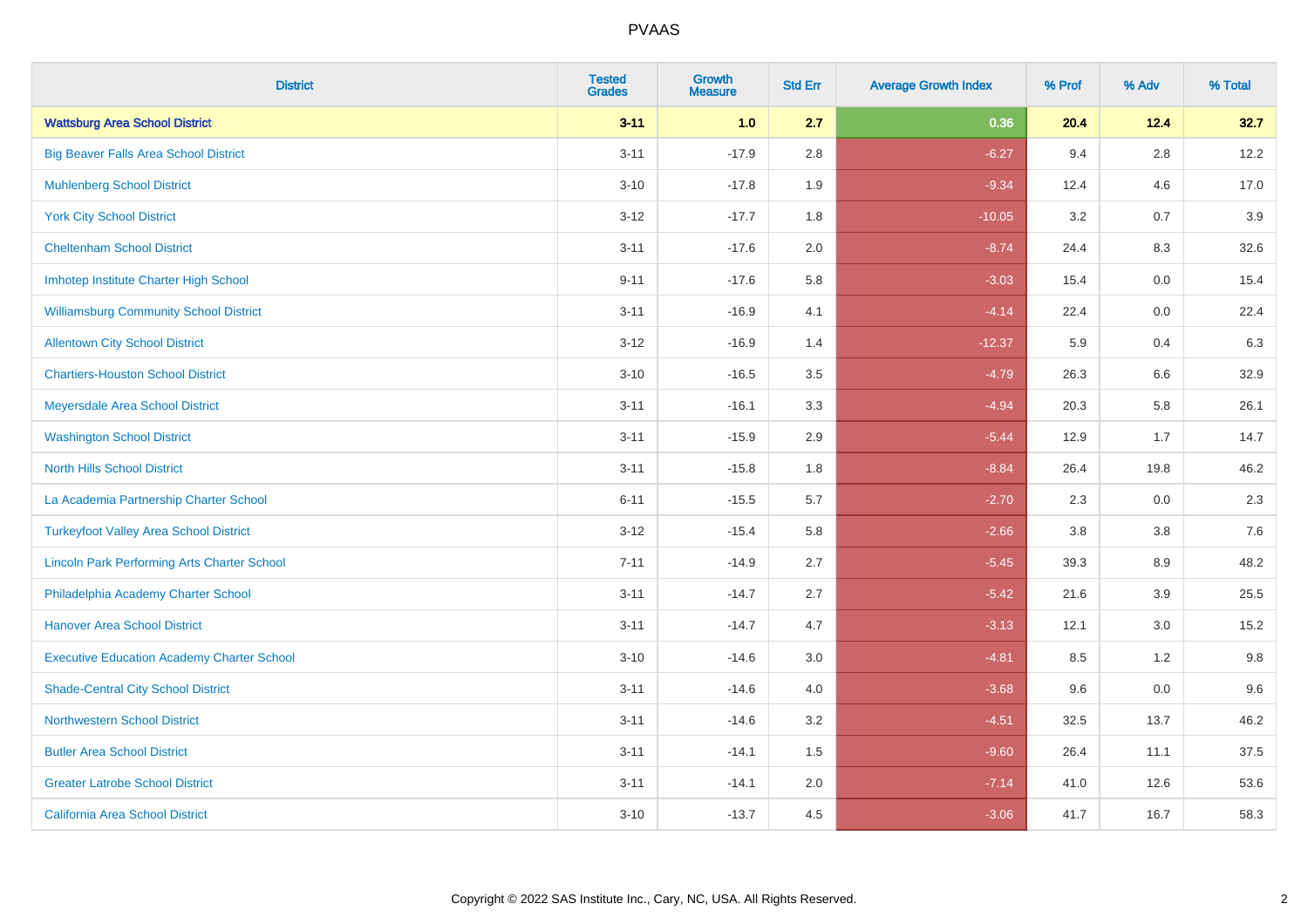| <b>District</b>                                | <b>Tested</b><br><b>Grades</b> | <b>Growth</b><br><b>Measure</b> | <b>Std Err</b> | <b>Average Growth Index</b> | % Prof | % Adv   | % Total |
|------------------------------------------------|--------------------------------|---------------------------------|----------------|-----------------------------|--------|---------|---------|
| <b>Wattsburg Area School District</b>          | $3 - 11$                       | 1.0                             | 2.7            | 0.36                        | 20.4   | 12.4    | 32.7    |
| <b>New Castle Area School District</b>         | $3 - 12$                       | $-13.6$                         | 2.3            | $-5.99$                     | 17.6   | $2.0\,$ | 19.5    |
| <b>Central Fulton School District</b>          | $3 - 11$                       | $-13.3$                         | 3.2            | $-4.20$                     | 18.1   | 9.7     | 27.8    |
| <b>Panther Valley School District</b>          | $3-12$                         | $-13.3$                         | 3.2            | $-4.10$                     | 31.5   | 4.1     | 35.6    |
| <b>Greenville Area School District</b>         | $3 - 11$                       | $-13.2$                         | 3.0            | $-4.45$                     | 32.1   | 4.6     | 36.7    |
| Morrisville Borough School District            | $3 - 11$                       | $-13.1$                         | 3.7            | $-3.52$                     | 4.9    | 1.6     | 6.6     |
| <b>Tussey Mountain School District</b>         | $3 - 12$                       | $-13.0$                         | 3.3            | $-3.93$                     | 11.1   | 3.2     | 14.3    |
| <b>Riverview School District</b>               | $3 - 11$                       | $-13.0$                         | 4.0            | $-3.29$                     | 43.1   | 7.8     | 51.0    |
| <b>Pittsburgh School District</b>              | $3 - 11$                       | $-13.0$                         | 1.1            | $-12.25$                    | 16.1   | 6.5     | 22.6    |
| <b>Tacony Academy Charter School</b>           | $3 - 11$                       | $-12.9$                         | 3.3            | $-3.90$                     | 8.6    | 1.4     | 10.0    |
| <b>Central Cambria School District</b>         | $3 - 11$                       | $-12.7$                         | 2.3            | $-5.61$                     | 19.4   | 7.4     | 26.9    |
| <b>Neshannock Township School District</b>     | $3 - 10$                       | $-12.5$                         | 2.7            | $-4.73$                     | 29.0   | 13.0    | 42.0    |
| <b>Ellwood City Area School District</b>       | $3 - 11$                       | $-12.5$                         | 3.1            | $-4.00$                     | 26.7   | 8.7     | 35.4    |
| <b>Southmoreland School District</b>           | $3 - 11$                       | $-12.5$                         | 3.1            | $-4.04$                     | 33.3   | 15.5    | 48.8    |
| <b>Wilkes-Barre Area School District</b>       | $3 - 11$                       | $-12.4$                         | 2.4            | $-5.18$                     | 14.2   | 3.7     | 17.9    |
| <b>Hanover Public School District</b>          | $3 - 11$                       | $-12.4$                         | 2.7            | $-4.50$                     | 22.7   | $6.2\,$ | 28.9    |
| <b>Girard School District</b>                  | $3 - 11$                       | $-12.3$                         | 2.6            | $-4.76$                     | 29.7   | 18.9    | 48.6    |
| <b>Dunmore School District</b>                 | $3 - 11$                       | $-12.2$                         | 2.7            | $-4.51$                     | 15.0   | 5.3     | 20.4    |
| <b>Mcguffey School District</b>                | $3 - 11$                       | $-12.1$                         | 3.0            | $-4.06$                     | 12.8   | 5.9     | 18.6    |
| Jefferson-Morgan School District               | $3 - 10$                       | $-12.0$                         | 3.9            | $-3.09$                     | 28.6   | 6.1     | 34.7    |
| <b>West Mifflin Area School District</b>       | $3-12$                         | $-11.9$                         | 2.5            | $-4.77$                     | 15.9   | 4.0     | 19.9    |
| <b>Windber Area School District</b>            | $3 - 11$                       | $-11.9$                         | 3.0            | $-3.94$                     | 41.0   | 10.3    | 51.3    |
| Lehigh Valley Charter High School For The Arts | $9 - 10$                       | $-11.8$                         | 2.5            | $-4.76$                     | 28.9   | 5.7     | 34.6    |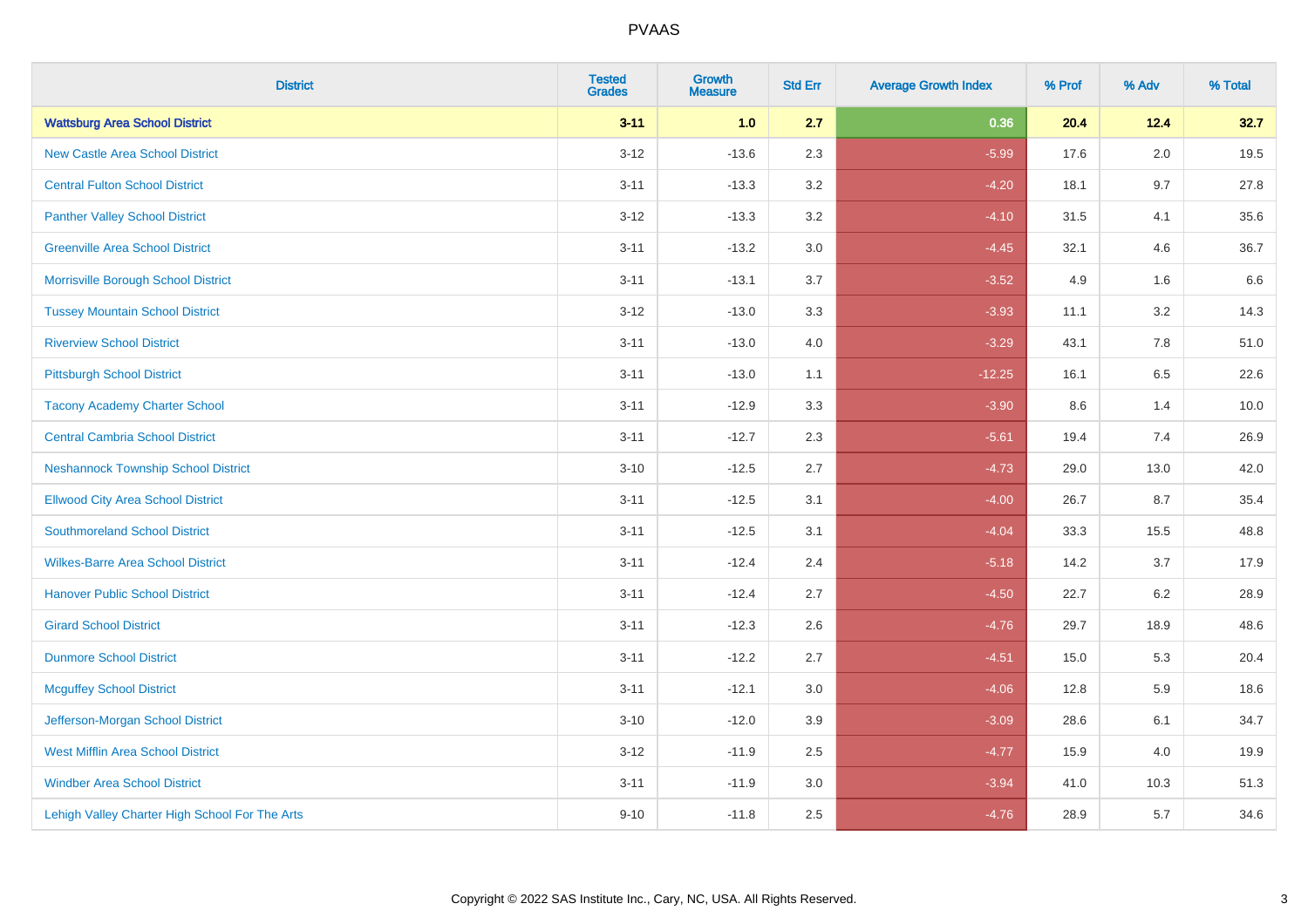| <b>District</b>                               | <b>Tested</b><br><b>Grades</b> | <b>Growth</b><br><b>Measure</b> | <b>Std Err</b> | <b>Average Growth Index</b> | % Prof | % Adv   | % Total |
|-----------------------------------------------|--------------------------------|---------------------------------|----------------|-----------------------------|--------|---------|---------|
| <b>Wattsburg Area School District</b>         | $3 - 11$                       | 1.0                             | 2.7            | 0.36                        | 20.4   | 12.4    | 32.7    |
| <b>Derry Area School District</b>             | $3 - 11$                       | $-11.8$                         | 2.6            | $-4.53$                     | 34.8   | 6.1     | 40.9    |
| <b>Moniteau School District</b>               | $3 - 11$                       | $-11.8$                         | 2.9            | $-4.07$                     | 22.6   | $5.0\,$ | 27.6    |
| Jefferson County-Dubois AVTS                  | $9 - 11$                       | $-11.7$                         | 3.1            | $-3.72$                     | 17.6   | 2.8     | 20.4    |
| <b>Williamsport Area School District</b>      | $3 - 11$                       | $-11.7$                         | 1.4            | $-8.29$                     | 18.2   | 10.5    | 28.7    |
| <b>Forbes Road School District</b>            | $3 - 11$                       | $-11.5$                         | 4.7            | $-2.43$                     | 23.1   | 10.3    | 33.3    |
| <b>Old Forge School District</b>              | $3 - 12$                       | $-11.3$                         | 3.1            | $-3.62$                     | 28.6   | 13.2    | 41.8    |
| <b>Burgettstown Area School District</b>      | $3 - 11$                       | $-11.2$                         | 3.2            | $-3.46$                     | 16.0   | 2.7     | 18.7    |
| <b>Mid Valley School District</b>             | $3 - 10$                       | $-11.1$                         | 2.7            | $-4.07$                     | 28.3   | 8.1     | 36.4    |
| Lackawanna Trail School District              | $3 - 10$                       | $-11.0$                         | 3.3            | $-3.35$                     | 13.1   | 18.0    | 31.2    |
| <b>York Co School Of Technology</b>           | $9 - 12$                       | $-10.9$                         | 1.6            | $-6.79$                     | 22.6   | 4.0     | 26.6    |
| <b>East Lycoming School District</b>          | $3 - 11$                       | $-10.9$                         | 2.1            | $-5.08$                     | 22.5   | 8.2     | 30.8    |
| Jim Thorpe Area School District               | $3 - 11$                       | $-10.9$                         | 2.4            | $-4.48$                     | 19.5   | 6.0     | 25.5    |
| <b>Ligonier Valley School District</b>        | $3 - 11$                       | $-10.8$                         | 3.1            | $-3.43$                     | 34.1   | 5.8     | 39.9    |
| <b>General Mclane School District</b>         | $3 - 11$                       | $-10.7$                         | 2.4            | $-4.40$                     | 34.0   | 15.6    | 49.6    |
| <b>Mohawk Area School District</b>            | $3 - 11$                       | $-10.5$                         | 2.8            | $-3.75$                     | 35.1   | 10.6    | 45.7    |
| <b>Kennett Consolidated School District</b>   | $3 - 11$                       | $-10.4$                         | 1.7            | $-6.27$                     | 28.7   | 14.0    | 42.7    |
| <b>Commodore Perry School District</b>        | $3 - 11$                       | $-10.4$                         | 4.5            | $-2.30$                     | 29.4   | 5.9     | 35.3    |
| <b>Hempfield Area School District</b>         | $3 - 12$                       | $-10.2$                         | 1.6            | $-6.37$                     | 28.1   | 19.2    | 47.3    |
| <b>Scranton School District</b>               | $3 - 12$                       | $-10.1$                         | 2.5            | $-4.04$                     | 20.0   | 7.7     | 27.7    |
| <b>Milton Area School District</b>            | $3 - 11$                       | $-10.1$                         | 2.5            | $-4.04$                     | 23.0   | 11.3    | 34.2    |
| <b>Lancaster School District</b>              | $3 - 12$                       | $-10.0$                         | 1.4            | $-7.22$                     | 9.0    | 3.9     | 12.8    |
| <b>Clarion-Limestone Area School District</b> | $3 - 12$                       | $-10.0$                         | 3.6            | $-2.76$                     | 28.3   | 20.0    | 48.3    |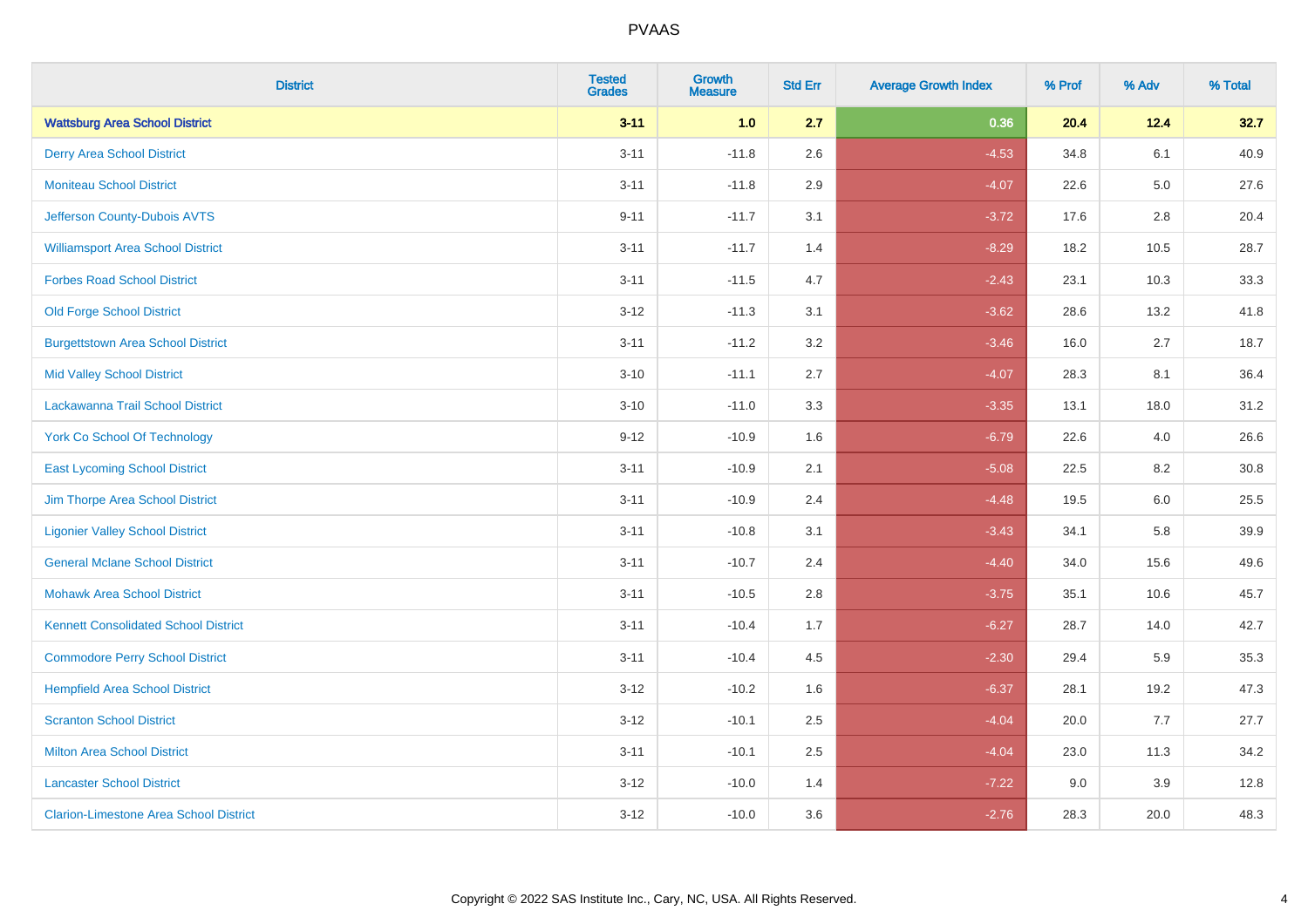| <b>District</b>                                | <b>Tested</b><br><b>Grades</b> | <b>Growth</b><br><b>Measure</b> | <b>Std Err</b> | <b>Average Growth Index</b> | % Prof | % Adv | % Total |
|------------------------------------------------|--------------------------------|---------------------------------|----------------|-----------------------------|--------|-------|---------|
| <b>Wattsburg Area School District</b>          | $3 - 11$                       | 1.0                             | 2.7            | 0.36                        | 20.4   | 12.4  | 32.7    |
| <b>Deer Lakes School District</b>              | $3 - 11$                       | $-10.0$                         | 2.5            | $-4.02$                     | 27.7   | 9.9   | 37.6    |
| <b>Lawrence County CTC</b>                     | $10 - 11$                      | $-9.8$                          | 3.7            | $-2.68$                     | 7.3    | 0.0   | 7.3     |
| <b>Big Spring School District</b>              | $3 - 11$                       | $-9.8$                          | 2.3            | $-4.32$                     | 23.6   | 12.9  | 36.5    |
| <b>West York Area School District</b>          | $3 - 12$                       | $-9.8$                          | 2.7            | $-3.57$                     | 21.9   | 10.9  | 32.8    |
| <b>Mastery Charter School - Gratz Campus</b>   | $7 - 10$                       | $-9.5$                          | 4.6            | $-2.09$                     | 0.0    | 3.4   | 3.4     |
| Jamestown Area School District                 | $3 - 11$                       | $-9.5$                          | 4.1            | $-2.33$                     | 41.5   | 4.9   | 46.3    |
| <b>Antietam School District</b>                | $3 - 10$                       | $-9.5$                          | 3.7            | $-2.57$                     | 20.9   | 1.5   | 22.4    |
| <b>Coatesville Area School District</b>        | $3 - 11$                       | $-9.5$                          | 1.6            | $-5.81$                     | 12.8   | 3.3   | 16.2    |
| <b>Plum Borough School District</b>            | $3 - 11$                       | $-9.4$                          | 2.4            | $-3.98$                     | 32.9   | 27.4  | 60.4    |
| Insight PA Cyber Charter School                | $3 - 11$                       | $-9.4$                          | 5.8            | $-1.62$                     | 25.6   | 4.6   | 30.2    |
| <b>Western Beaver County School District</b>   | $3 - 11$                       | $-9.3$                          | 4.2            | $-2.20$                     | 45.1   | 3.9   | 49.0    |
| <b>Carbon Career &amp; Technical Institute</b> | $9 - 11$                       | $-9.3$                          | 3.2            | $-2.92$                     | 19.6   | 2.2   | 21.7    |
| <b>Chartiers Valley School District</b>        | $3 - 11$                       | $-9.1$                          | 2.1            | $-4.23$                     | 20.7   | 17.4  | 38.0    |
| <b>South Park School District</b>              | $3 - 11$                       | $-8.8$                          | 2.5            | $-3.46$                     | 28.1   | 17.0  | 45.2    |
| <b>Grove City Area School District</b>         | $3 - 12$                       | $-8.8$                          | 2.3            | $-3.89$                     | 25.6   | 16.4  | 42.0    |
| <b>Trinity Area School District</b>            | $3 - 11$                       | $-8.7$                          | 1.8            | $-4.87$                     | 20.9   | 9.8   | 30.8    |
| <b>Union City Area School District</b>         | $3 - 12$                       | $-8.7$                          | 3.3            | $-2.59$                     | 29.7   | 10.9  | 40.6    |
| <b>Shanksville-Stonycreek School District</b>  | $3 - 10$                       | $-8.6$                          | 5.5            | $-1.55$                     | 17.6   | 23.5  | 41.2    |
| Southern Columbia Area School District         | $3 - 11$                       | $-8.5$                          | 3.0            | $-2.83$                     | 30.5   | 12.8  | 43.3    |
| <b>Interboro School District</b>               | $3 - 12$                       | $-8.4$                          | 2.0            | $-4.27$                     | 27.6   | 6.4   | 34.1    |
| <b>Montoursville Area School District</b>      | $3 - 12$                       | $-8.4$                          | 2.6            | $-3.17$                     | 38.8   | 18.2  | 57.0    |
| Salisbury-Elk Lick School District             | $3 - 11$                       | $-8.4$                          | 5.8            | $-1.45$                     | 33.3   | 5.6   | 38.9    |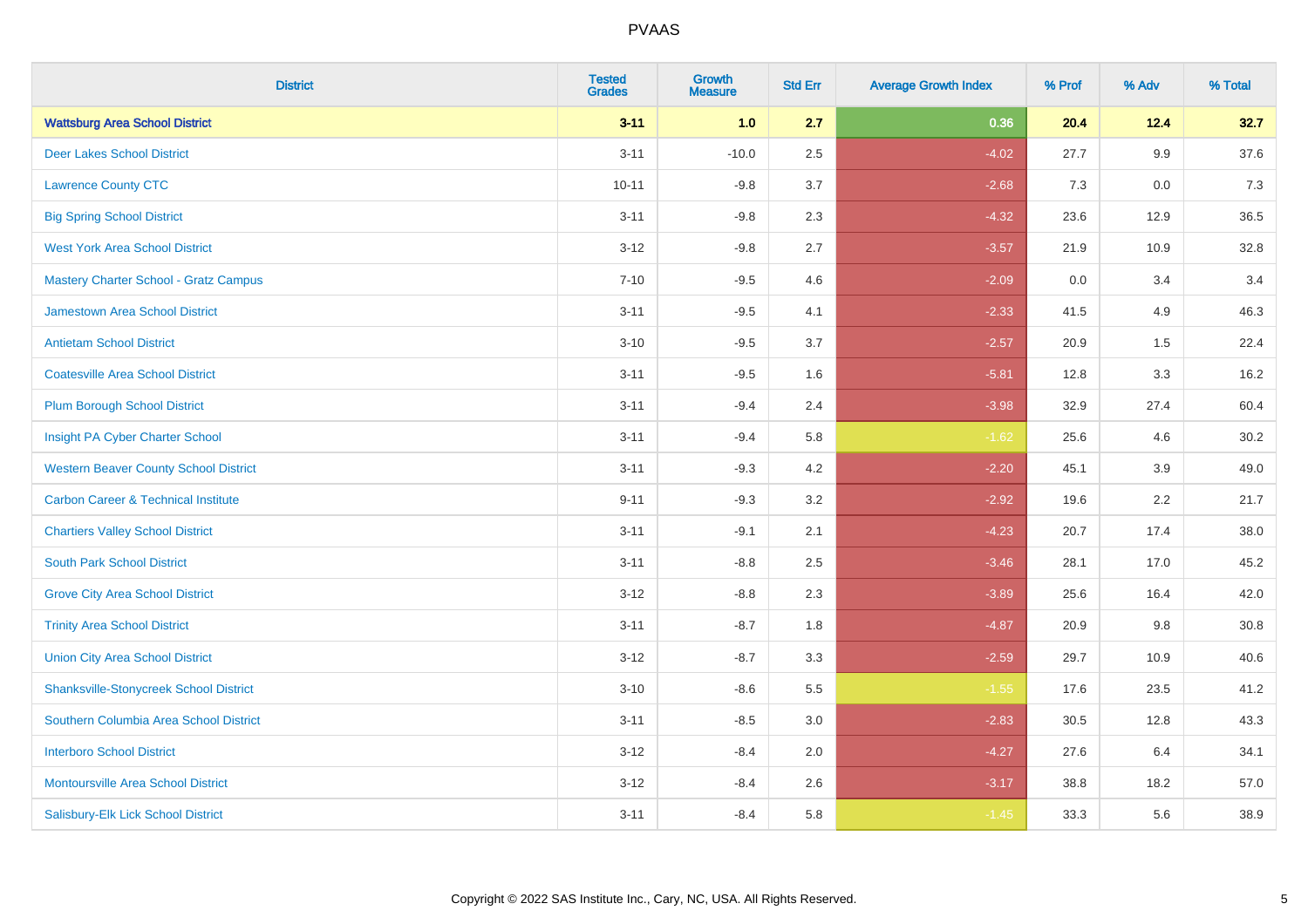| <b>District</b>                               | <b>Tested</b><br><b>Grades</b> | <b>Growth</b><br><b>Measure</b> | <b>Std Err</b> | <b>Average Growth Index</b> | % Prof | % Adv   | % Total |
|-----------------------------------------------|--------------------------------|---------------------------------|----------------|-----------------------------|--------|---------|---------|
| <b>Wattsburg Area School District</b>         | $3 - 11$                       | 1.0                             | 2.7            | 0.36                        | 20.4   | 12.4    | 32.7    |
| <b>Shikellamy School District</b>             | $3 - 10$                       | $-8.3$                          | 2.4            | $-3.42$                     | 20.8   | 18.5    | 39.2    |
| <b>Achievement House Charter School</b>       | $7 - 11$                       | $-8.2$                          | 3.6            | $-2.28$                     | 16.7   | 2.8     | 19.4    |
| <b>Pittston Area School District</b>          | $3 - 11$                       | $-8.2$                          | 2.2            | $-3.75$                     | 26.7   | 14.8    | 41.5    |
| <b>West Greene School District</b>            | $3 - 11$                       | $-8.1$                          | 3.9            | $-2.08$                     | 31.0   | 11.9    | 42.9    |
| Boys Latin Of Philadelphia Charter School     | $6 - 12$                       | $-8.0$                          | 2.7            | $-3.02$                     | 1.4    | 0.0     | 1.4     |
| <b>Jenkintown School District</b>             | $3 - 11$                       | $-7.9$                          | 4.1            | $-1.92$                     | 34.1   | 27.3    | 61.4    |
| <b>Mount Carmel Area School District</b>      | $3 - 11$                       | $-7.9$                          | 2.3            | $-3.38$                     | 18.2   | 4.4     | 22.6    |
| Philadelphia City School District             | $3 - 12$                       | $-7.8$                          | 0.6            | $-13.43$                    | 16.4   | 6.5     | 22.9    |
| <b>Somerset Area School District</b>          | $3 - 11$                       | $-7.6$                          | 2.4            | $-3.17$                     | 21.0   | 14.5    | 35.5    |
| <b>Octorara Area School District</b>          | $3 - 11$                       | $-7.5$                          | 3.2            | $-2.35$                     | 26.1   | 17.0    | 43.2    |
| <b>Redbank Valley School District</b>         | $3 - 11$                       | $-7.5$                          | 3.1            | $-2.41$                     | 12.4   | 10.6    | 23.1    |
| <b>Blairsville-Saltsburg School District</b>  | $3 - 11$                       | $-7.5$                          | 2.8            | $-2.67$                     | 20.1   | $8.2\,$ | 28.3    |
| <b>Bristol Township School District</b>       | $3 - 11$                       | $-7.4$                          | 1.4            | $-5.32$                     | 13.8   | 4.6     | 18.4    |
| <b>West Middlesex Area School District</b>    | $3 - 10$                       | $-7.4$                          | 3.5            | $-2.11$                     | 32.0   | 9.6     | 41.6    |
| Lincoln Leadership Academy Charter School     | $3 - 12$                       | $-7.4$                          | 3.7            | $-1.99$                     | 6.4    | 2.1     | 8.5     |
| Catasauqua Area School District               | $3 - 12$                       | $-7.3$                          | 2.8            | $-2.58$                     | 27.1   | 11.2    | 38.3    |
| <b>Innovative Arts Academy Charter School</b> | $6 - 11$                       | $-7.2$                          | 2.5            | $-2.83$                     | 2.0    | 0.0     | 2.0     |
| <b>Keystone Oaks School District</b>          | $3 - 11$                       | $-7.2$                          | 2.3            | $-3.14$                     | 30.0   | 11.1    | 41.0    |
| Karns City Area School District               | $3 - 11$                       | $-7.2$                          | 2.6            | $-2.71$                     | 26.4   | 20.8    | 47.2    |
| <b>Columbia-Montour AVTS</b>                  | $9 - 10$                       | $-7.1$                          | 2.8            | $-2.52$                     | 19.5   | 3.2     | 22.7    |
| <b>Carmichaels Area School District</b>       | $3 - 10$                       | $-7.0$                          | 3.1            | $-2.30$                     | 17.8   | 9.6     | 27.4    |
| <b>Sto-Rox School District</b>                | $3 - 10$                       | $-7.0$                          | 3.5            | $-1.99$                     | 3.2    | 0.0     | 3.2     |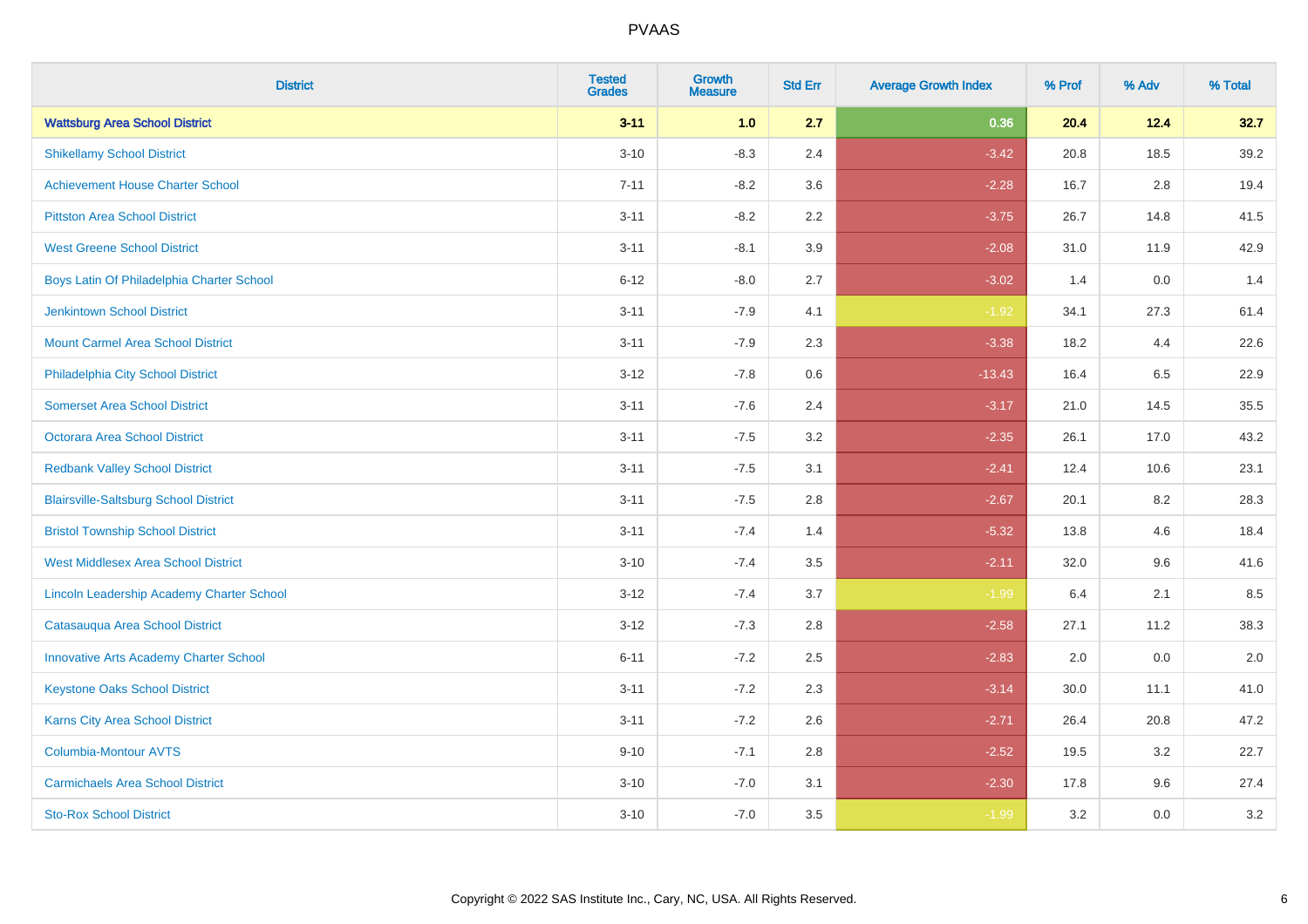| <b>District</b>                                        | <b>Tested</b><br><b>Grades</b> | <b>Growth</b><br><b>Measure</b> | <b>Std Err</b> | <b>Average Growth Index</b> | % Prof | % Adv   | % Total  |
|--------------------------------------------------------|--------------------------------|---------------------------------|----------------|-----------------------------|--------|---------|----------|
| <b>Wattsburg Area School District</b>                  | $3 - 11$                       | 1.0                             | 2.7            | 0.36                        | 20.4   | 12.4    | 32.7     |
| <b>Berwick Area School District</b>                    | $3 - 11$                       | $-6.9$                          | 2.4            | $-2.84$                     | 22.3   | 11.5    | 33.8     |
| <b>Richland School District</b>                        | $3 - 11$                       | $-6.9$                          | 2.6            | $-2.63$                     | 40.1   | 20.9    | 61.0     |
| <b>Greensburg Salem School District</b>                | $3 - 11$                       | $-6.9$                          | 2.2            | $-3.06$                     | 30.3   | 13.3    | 43.6     |
| <b>Corry Area School District</b>                      | $3 - 11$                       | $-6.8$                          | 2.3            | $-3.01$                     | 24.0   | 8.8     | 32.8     |
| <b>Greater Nanticoke Area School District</b>          | $3 - 12$                       | $-6.8$                          | 2.6            | $-2.58$                     | 15.2   | $8.9\,$ | 24.1     |
| Millersburg Area School District                       | $3 - 11$                       | $-6.6$                          | 3.4            | $-1.92$                     | 24.1   | 10.3    | 34.5     |
| <b>Sharon City School District</b>                     | $3 - 11$                       | $-6.5$                          | 2.3            | $-2.79$                     | 13.1   | 5.0     | 18.1     |
| <b>Keystone Education Center Charter School</b>        | $3 - 12$                       | $-6.5$                          | 5.1            | $-1.28$                     | 0.0    | 0.0     | $0.0\,$  |
| <b>Union Area School District</b>                      | $3 - 11$                       | $-6.5$                          | 3.8            | $-1.70$                     | 30.6   | 12.2    | 42.9     |
| Perseus House Charter School Of Excellence             | $6 - 11$                       | $-6.4$                          | 2.6            | $-2.50$                     | 0.9    | 0.0     | 0.9      |
| <b>East Allegheny School District</b>                  | $3 - 11$                       | $-6.4$                          | 3.0            | $-2.11$                     | 21.0   | 7.4     | 28.4     |
| <b>Conemaugh Valley School District</b>                | $3 - 12$                       | $-6.3$                          | 4.1            | $-1.54$                     | 23.7   | 5.1     | 28.8     |
| <b>Wellsboro Area School District</b>                  | $3 - 11$                       | $-6.3$                          | 3.0            | $-2.08$                     | 24.4   | 13.4    | 37.8     |
| <b>Freedom Area School District</b>                    | $3 - 11$                       | $-6.3$                          | 3.1            | $-2.04$                     | 22.9   | 8.4     | 31.3     |
| <b>Riverside School District</b>                       | $3 - 11$                       | $-6.2$                          | 2.7            | $-2.33$                     | 20.8   | 17.0    | 37.7     |
| <b>Environmental Charter School At Frick Park</b>      | $3-9$                          | $-6.2$                          | 3.7            | $-1.67$                     | 25.9   | 3.4     | 29.3     |
| <b>Avonworth School District</b>                       | $3 - 10$                       | $-6.2$                          | 2.3            | $-2.68$                     | 35.9   | 14.1    | $50.0\,$ |
| <b>Eastern York School District</b>                    | $3 - 11$                       | $-6.2$                          | 2.3            | $-2.70$                     | 27.8   | 18.5    | 46.4     |
| <b>Chester Charter Scholars Academy Charter School</b> | $3 - 12$                       | $-6.2$                          | 3.3            | $-1.88$                     | 2.2    | 0.0     | 2.2      |
| <b>Yough School District</b>                           | $3 - 10$                       | $-6.2$                          | 2.7            | $-2.27$                     | 28.9   | 8.8     | 37.7     |
| <b>Cambria Heights School District</b>                 | $3 - 10$                       | $-6.2$                          | 2.9            | $-2.11$                     | 25.0   | 13.0    | 38.0     |
| <b>Ridgway Area School District</b>                    | $3 - 11$                       | $-6.1$                          | 4.0            | $-1.53$                     | 42.2   | 15.6    | 57.8     |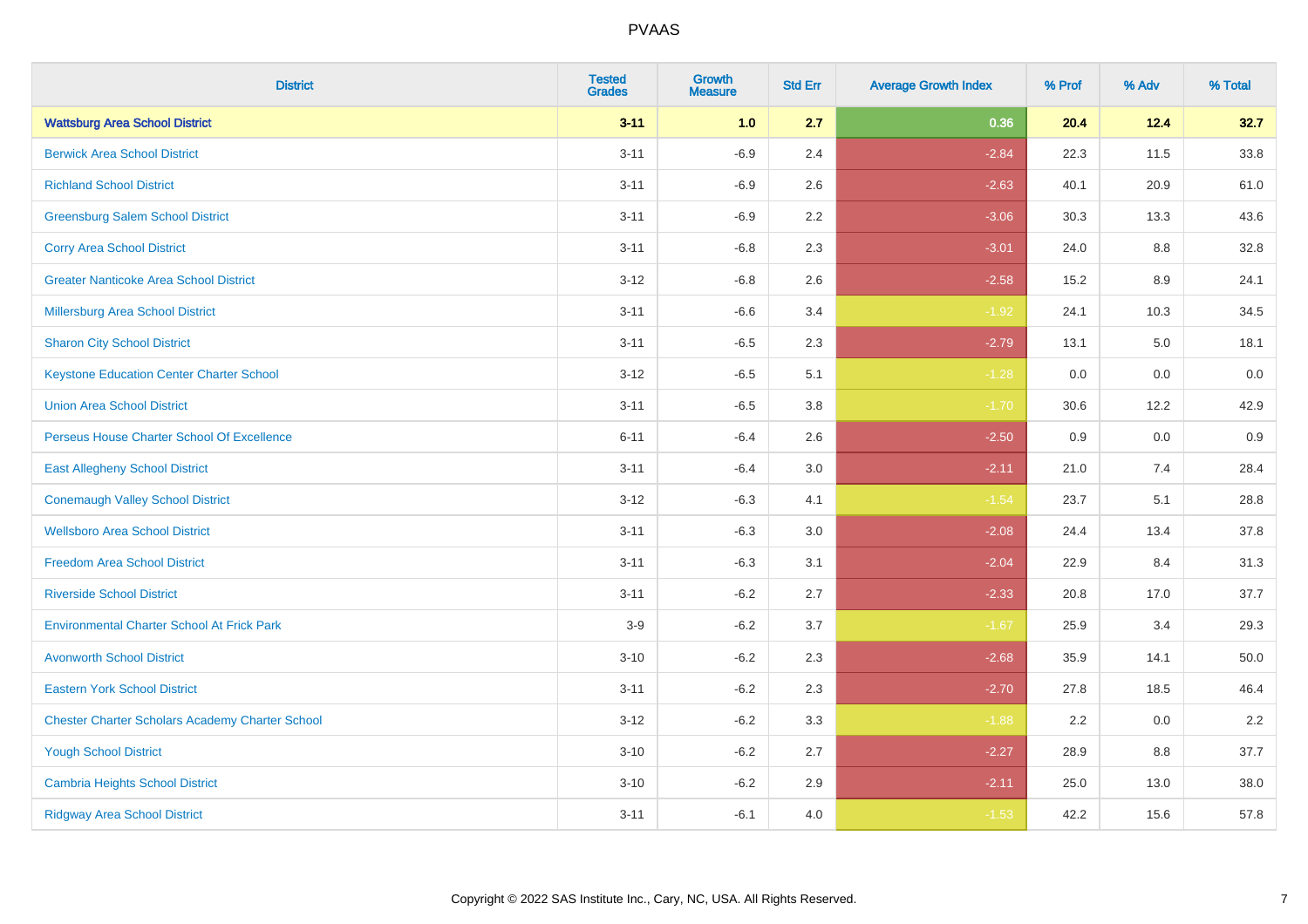| <b>District</b>                                 | <b>Tested</b><br><b>Grades</b> | <b>Growth</b><br><b>Measure</b> | <b>Std Err</b> | <b>Average Growth Index</b> | % Prof | % Adv   | % Total |
|-------------------------------------------------|--------------------------------|---------------------------------|----------------|-----------------------------|--------|---------|---------|
| <b>Wattsburg Area School District</b>           | $3 - 11$                       | 1.0                             | 2.7            | 0.36                        | 20.4   | 12.4    | 32.7    |
| <b>Montour School District</b>                  | $3 - 11$                       | $-6.1$                          | 2.1            | $-2.95$                     | 31.8   | 23.6    | 55.3    |
| <b>Elk Lake School District</b>                 | $3 - 11$                       | $-6.1$                          | 2.9            | $-2.12$                     | 26.3   | 11.6    | 37.9    |
| Mifflinburg Area School District                | $3 - 11$                       | $-6.0$                          | 2.1            | $-2.87$                     | 32.7   | 13.3    | 46.0    |
| <b>Gettysburg Area School District</b>          | $3 - 11$                       | $-6.0$                          | 2.0            | $-3.02$                     | 28.8   | 19.6    | 48.5    |
| <b>Westinghouse Arts Academy Charter School</b> | $9 - 10$                       | $-6.0$                          | 3.3            | $-1.81$                     | 20.2   | $8.9\,$ | 29.1    |
| Southern Huntingdon County School District      | $3 - 11$                       | $-5.9$                          | 3.4            | $-1.76$                     | 32.8   | 4.9     | 37.7    |
| Lehigh Valley Academy Regional Charter School   | $3 - 11$                       | $-5.9$                          | 3.0            | $-1.98$                     | 20.0   | 7.7     | 27.7    |
| <b>Susquenita School District</b>               | $3 - 11$                       | $-5.9$                          | 2.6            | $-2.28$                     | 30.6   | 13.9    | 44.4    |
| <b>Bristol Borough School District</b>          | $3 - 12$                       | $-5.9$                          | 2.9            | $-2.00$                     | 27.8   | 3.3     | 31.1    |
| New Kensington-Arnold School District           | $3 - 11$                       | $-5.8$                          | 3.2            | $-1.80$                     | 10.8   | 1.2     | 12.0    |
| <b>Montgomery Area School District</b>          | $3 - 11$                       | $-5.8$                          | 3.2            | $-1.83$                     | 25.0   | 11.5    | 36.5    |
| <b>Weatherly Area School District</b>           | $3 - 11$                       | $-5.8$                          | 4.0            | $-1.44$                     | 32.1   | 8.9     | 41.1    |
| <b>Rochester Area School District</b>           | $3 - 11$                       | $-5.7$                          | 3.9            | $-1.45$                     | 14.9   | 2.1     | 17.0    |
| <b>Selinsgrove Area School District</b>         | $3 - 12$                       | $-5.7$                          | 2.1            | $-2.74$                     | 25.4   | 13.9    | 39.2    |
| <b>Harmony Area School District</b>             | $3 - 10$                       | $-5.7$                          | 5.0            | $-1.13$                     | 33.3   | $0.0\,$ | 33.3    |
| Mechanicsburg Area School District              | $3 - 11$                       | $-5.7$                          | 1.6            | $-3.48$                     | 35.1   | 16.0    | 51.2    |
| Renaissance Academy Charter School              | $3 - 11$                       | $-5.6$                          | 3.1            | $-1.79$                     | 28.4   | 18.5    | 46.9    |
| <b>City CHS</b>                                 | $10 - 11$                      | $-5.6$                          | 2.4            | $-2.34$                     | 15.9   | 1.5     | 17.4    |
| <b>Millville Area School District</b>           | $3 - 12$                       | $-5.6$                          | 4.4            | $-1.26$                     | 31.4   | 11.4    | 42.9    |
| <b>Chambersburg Area School District</b>        | $3 - 11$                       | $-5.6$                          | 1.3            | $-4.42$                     | 24.2   | 15.2    | 39.4    |
| <b>Wyoming Valley West School District</b>      | $3 - 11$                       | $-5.5$                          | 2.3            | $-2.38$                     | 22.2   | 9.2     | 31.4    |
| <b>Elizabeth Forward School District</b>        | $3 - 11$                       | $-5.5$                          | 2.5            | $-2.25$                     | 32.2   | 12.8    | 45.0    |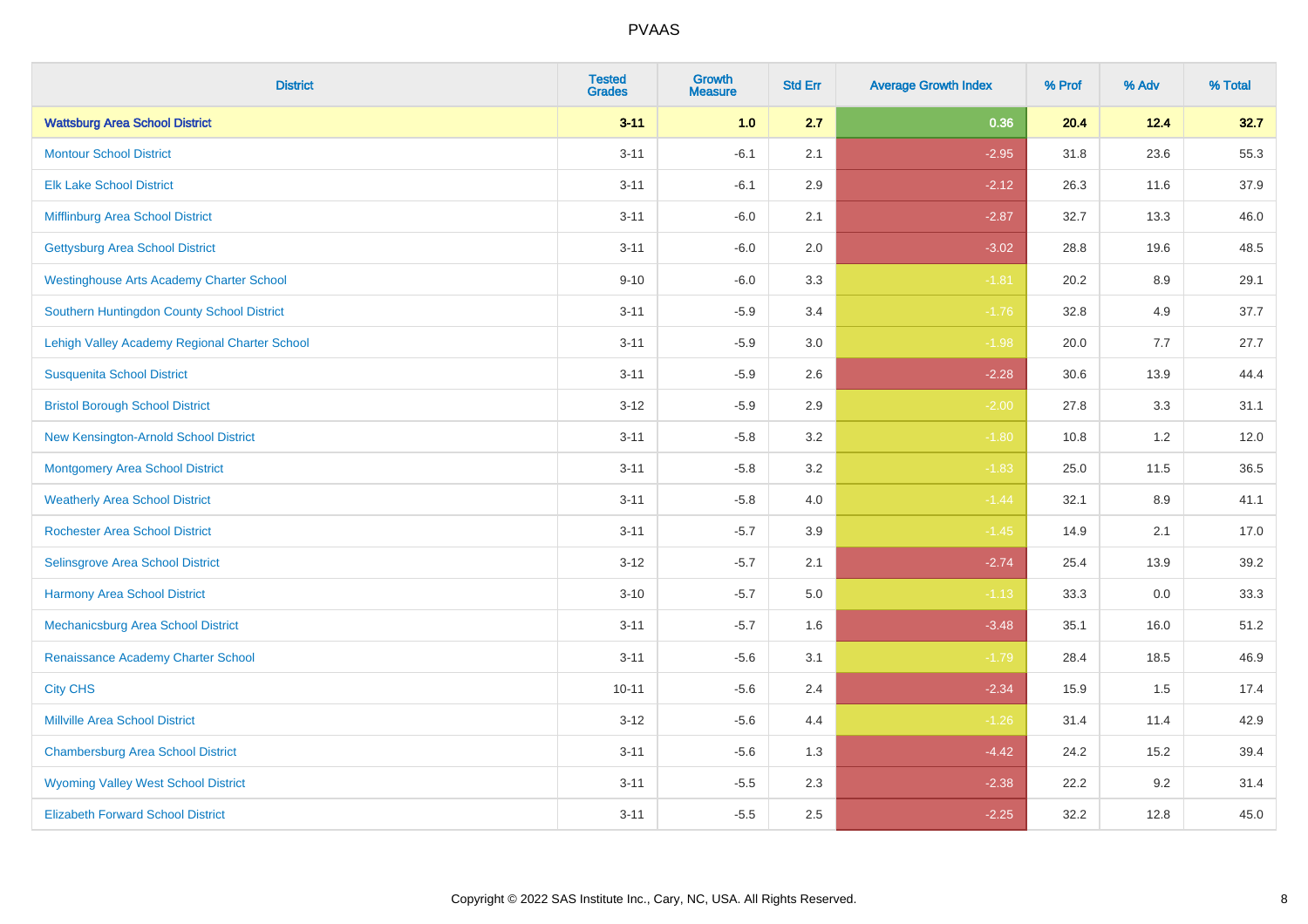| <b>District</b>                                                       | <b>Tested</b><br><b>Grades</b> | <b>Growth</b><br><b>Measure</b> | <b>Std Err</b> | <b>Average Growth Index</b> | % Prof | % Adv | % Total |
|-----------------------------------------------------------------------|--------------------------------|---------------------------------|----------------|-----------------------------|--------|-------|---------|
| <b>Wattsburg Area School District</b>                                 | $3 - 11$                       | 1.0                             | 2.7            | 0.36                        | 20.4   | 12.4  | 32.7    |
| <b>Wyoming Area School District</b>                                   | $3 - 10$                       | $-5.5$                          | 2.5            | $-2.21$                     | 32.0   | 9.6   | 41.6    |
| <b>Baldwin-Whitehall School District</b>                              | $3 - 11$                       | $-5.5$                          | 1.9            | $-2.93$                     | 32.0   | 14.7  | 46.7    |
| <b>Riverside Beaver County School District</b>                        | $3 - 11$                       | $-5.5$                          | 2.7            | $-2.03$                     | 35.8   | 23.2  | 59.0    |
| <b>Cornell School District</b>                                        | $3 - 11$                       | $-5.5$                          | 4.6            | $-1.20$                     | 11.3   | 3.2   | 14.5    |
| <b>Pottsgrove School District</b>                                     | $3 - 11$                       | $-5.5$                          | 2.0            | $-2.78$                     | 28.6   | 10.3  | 38.8    |
| Mount Pleasant Area School District                                   | $3 - 11$                       | $-5.4$                          | 2.3            | $-2.37$                     | 33.3   | 8.7   | 42.0    |
| <b>North East School District</b>                                     | $3 - 11$                       | $-5.3$                          | 2.7            | $-1.97$                     | 31.7   | 24.8  | 56.4    |
| <b>Wissahickon School District</b>                                    | $3 - 10$                       | $-5.3$                          | 1.7            | $-3.14$                     | 27.5   | 29.0  | 56.6    |
| <b>Steelton-Highspire School District</b>                             | $3 - 11$                       | $-5.3$                          | 3.2            | $-1.65$                     | 13.9   | 0.0   | 13.9    |
| <b>Connellsville Area School District</b>                             | $3 - 11$                       | $-5.3$                          | 2.0            | $-2.67$                     | 24.2   | 5.0   | 29.1    |
| <b>Schuylkill Haven Area School District</b>                          | $3 - 11$                       | $-5.3$                          | 2.7            | $-1.96$                     | 22.2   | 11.6  | 33.8    |
| <b>Central Dauphin School District</b>                                | $3 - 11$                       | $-5.2$                          | 1.2            | $-4.24$                     | 29.3   | 8.7   | 38.0    |
| <b>Carlisle Area School District</b>                                  | $3 - 11$                       | $-5.2$                          | 1.7            | $-2.99$                     | 28.0   | 19.3  | 47.3    |
| <b>Moshannon Valley School District</b>                               | $3 - 10$                       | $-5.1$                          | 4.6            | $-1.12$                     | 25.0   | 12.5  | 37.5    |
| <b>Southern Fulton School District</b>                                | $3 - 11$                       | $-5.1$                          | 4.0            | $-1.29$                     | 21.7   | 13.0  | 34.8    |
| Preparatory Charter School Of Mathematics, Science, Tech, And Careers | $9 - 10$                       | $-5.1$                          | 2.5            | $-2.03$                     | 6.3    | 1.4   | 7.7     |
| <b>Propel Charter School-Homestead</b>                                | $3 - 11$                       | $-5.0$                          | 3.9            | $-1.27$                     | 7.3    | 0.0   | 7.3     |
| <b>Northeast Bradford School District</b>                             | $3 - 10$                       | $-5.0$                          | 3.7            | $-1.35$                     | 30.6   | 4.8   | 35.5    |
| <b>Canon-Mcmillan School District</b>                                 | $3 - 11$                       | $-5.0$                          | 1.5            | $-3.25$                     | 30.8   | 28.5  | 59.3    |
| <b>Titusville Area School District</b>                                | $3 - 11$                       | $-5.0$                          | 2.5            | $-1.98$                     | 26.5   | 6.8   | 33.3    |
| <b>Cameron County School District</b>                                 | $3-12$                         | $-5.0$                          | 4.4            | $-1.12$                     | 34.9   | 4.8   | 39.7    |
| <b>Pottsville Area School District</b>                                | $3-12$                         | $-4.9$                          | 2.1            | $-2.36$                     | 21.8   | 7.9   | 29.6    |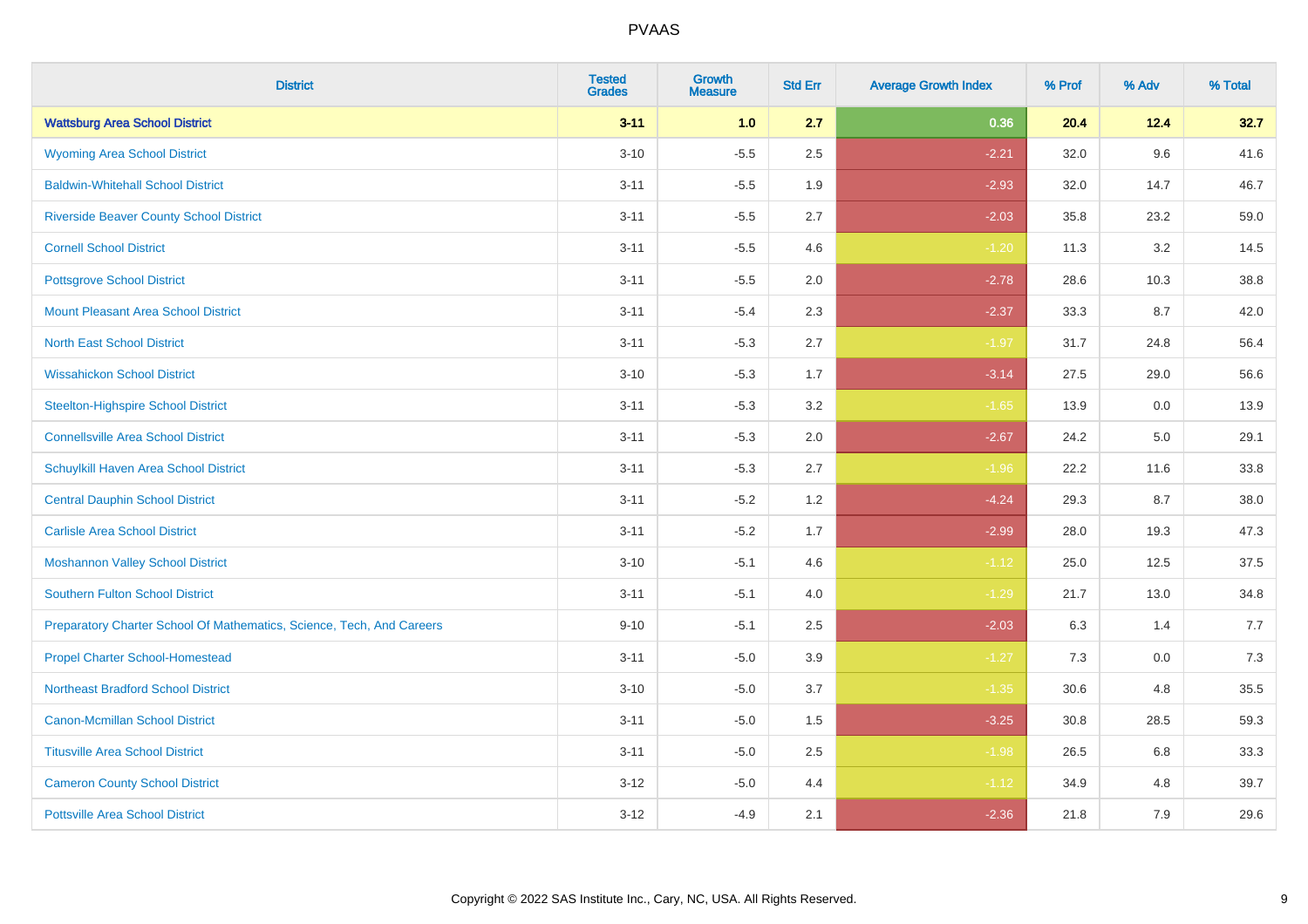| <b>District</b>                              | <b>Tested</b><br><b>Grades</b> | <b>Growth</b><br><b>Measure</b> | <b>Std Err</b> | <b>Average Growth Index</b> | % Prof | % Adv | % Total |
|----------------------------------------------|--------------------------------|---------------------------------|----------------|-----------------------------|--------|-------|---------|
| <b>Wattsburg Area School District</b>        | $3 - 11$                       | 1.0                             | 2.7            | 0.36                        | 20.4   | 12.4  | 32.7    |
| East Stroudsburg Area School District        | $3 - 11$                       | $-4.9$                          | 1.4            | $-3.38$                     | 22.7   | 12.5  | 35.2    |
| <b>North Schuylkill School District</b>      | $3 - 11$                       | $-4.7$                          | 2.2            | $-2.16$                     | 20.2   | 11.7  | 31.9    |
| <b>Troy Area School District</b>             | $3 - 10$                       | $-4.7$                          | 3.2            | $-1.46$                     | 22.8   | 16.5  | 39.2    |
| <b>Shenandoah Valley School District</b>     | $3 - 11$                       | $-4.5$                          | 3.5            | $-1.29$                     | 14.3   | 0.0   | 14.3    |
| <b>Susquehanna Community School District</b> | $3 - 11$                       | $-4.5$                          | 3.8            | $-1.19$                     | 31.9   | 8.8   | 40.7    |
| <b>Penn Cambria School District</b>          | $3 - 11$                       | $-4.5$                          | 2.4            | $-1.86$                     | 27.3   | 15.8  | 43.2    |
| <b>Erie City School District</b>             | $3 - 12$                       | $-4.5$                          | 1.4            | $-3.09$                     | 13.4   | 6.7   | 20.1    |
| <b>Bethlehem Area School District</b>        | $3 - 11$                       | $-4.5$                          | 1.1            | $-3.91$                     | 20.4   | 11.3  | 31.7    |
| <b>Bethel Park School District</b>           | $3 - 11$                       | $-4.4$                          | 1.7            | $-2.62$                     | 40.1   | 27.3  | 67.4    |
| <b>Governor Mifflin School District</b>      | $3 - 11$                       | $-4.4$                          | 1.6            | $-2.69$                     | 30.3   | 7.7   | 38.0    |
| Pocono Mountain School District              | $3 - 12$                       | $-4.3$                          | 1.8            | $-2.43$                     | 35.5   | 17.1  | 52.6    |
| <b>Quakertown Community School District</b>  | $3 - 12$                       | $-4.3$                          | 1.5            | $-2.79$                     | 33.8   | 20.1  | 53.8    |
| <b>Charleroi School District</b>             | $3 - 11$                       | $-4.3$                          | 2.7            | $-1.55$                     | 22.2   | 15.9  | 38.1    |
| <b>Woodland Hills School District</b>        | $3 - 12$                       | $-4.2$                          | 2.5            | $-1.66$                     | 10.1   | 1.4   | 11.5    |
| Urban Pathways 6-12 Charter School           | $6 - 11$                       | $-4.1$                          | 5.7            | $-0.72$                     | 0.0    | 0.0   | 0.0     |
| <b>Southern Lehigh School District</b>       | $3 - 11$                       | $-4.1$                          | 2.1            | $-1.94$                     | 39.3   | 28.0  | 67.2    |
| <b>Kiski Area School District</b>            | $3 - 11$                       | $-4.0$                          | 2.0            | $-1.99$                     | 23.1   | 18.2  | 41.3    |
| <b>Towanda Area School District</b>          | $3 - 11$                       | $-4.0$                          | 2.6            | $-1.52$                     | 24.8   | 9.9   | 34.8    |
| <b>Valley Grove School District</b>          | $3 - 10$                       | $-4.0$                          | 5.5            | $-0.72$                     | 68.4   | 15.8  | 84.2    |
| <b>Springfield Township School District</b>  | $3 - 11$                       | $-3.9$                          | 3.1            | $-1.27$                     | 37.2   | 30.8  | 68.1    |
| <b>Monessen City School District</b>         | $3 - 10$                       | $-3.9$                          | 5.6            | $-0.69$                     | 21.0   | 10.5  | 31.6    |
| <b>Dauphin County Technical School</b>       | $9 - 11$                       | $-3.9$                          | 2.3            | $-1.67$                     | 18.3   | 11.1  | 29.3    |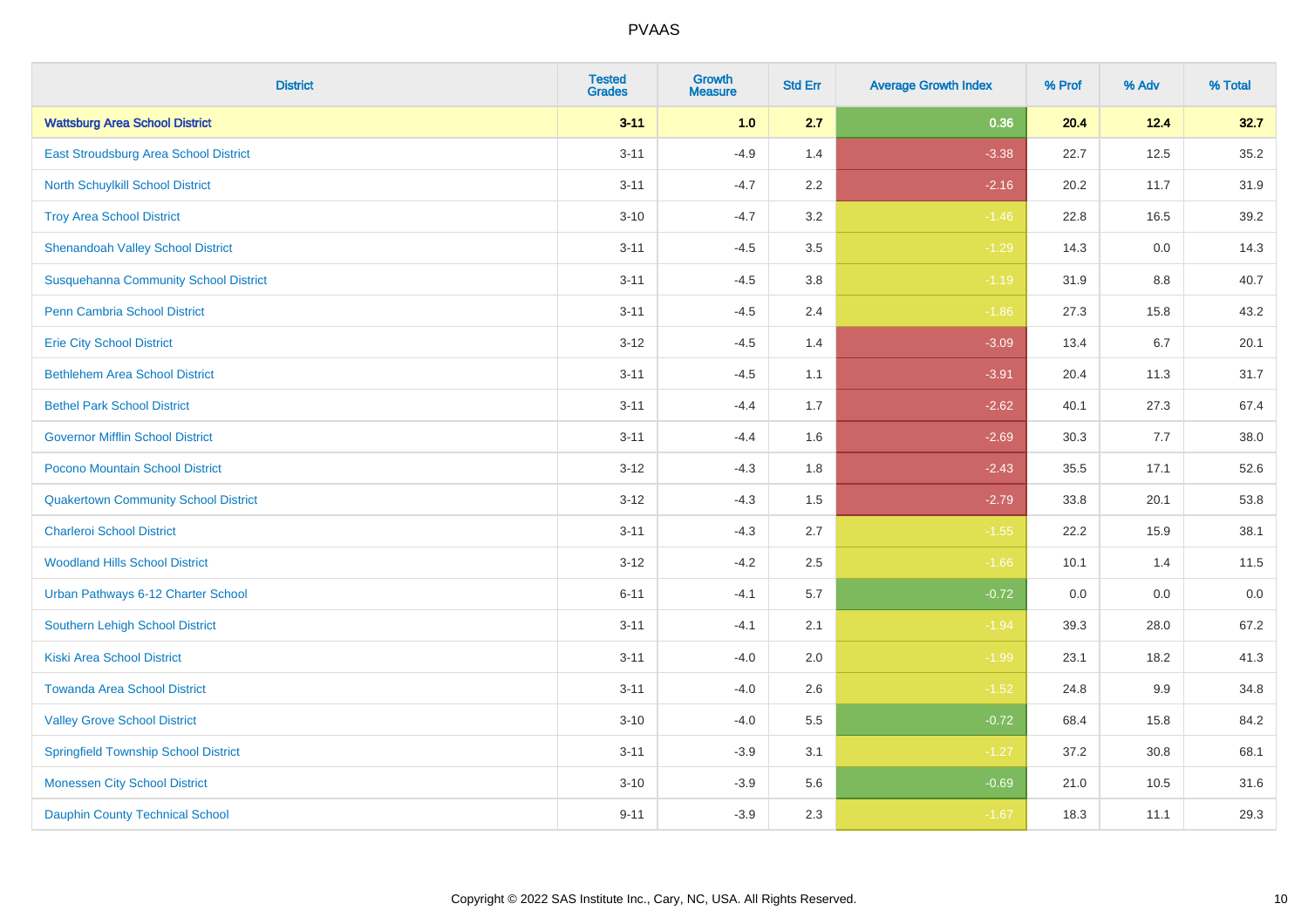| <b>District</b>                                         | <b>Tested</b><br><b>Grades</b> | <b>Growth</b><br><b>Measure</b> | <b>Std Err</b> | <b>Average Growth Index</b> | % Prof | % Adv   | % Total  |
|---------------------------------------------------------|--------------------------------|---------------------------------|----------------|-----------------------------|--------|---------|----------|
| <b>Wattsburg Area School District</b>                   | $3 - 11$                       | 1.0                             | 2.7            | 0.36                        | 20.4   | 12.4    | 32.7     |
| <b>Slippery Rock Area School District</b>               | $3 - 11$                       | $-3.8$                          | 2.5            | $-1.56$                     | 30.8   | 21.9    | 52.7     |
| <b>Universal Audenried Charter School</b>               | $9 - 11$                       | $-3.8$                          | 2.5            | $-1.53$                     | 3.0    | 0.5     | 3.5      |
| <b>Laurel Highlands School District</b>                 | $3 - 11$                       | $-3.8$                          | 2.3            | $-1.63$                     | 20.9   | 14.6    | 35.4     |
| <b>Franklin Area School District</b>                    | $3 - 11$                       | $-3.7$                          | 2.6            | $-1.43$                     | 30.5   | 5.9     | 36.4     |
| <b>Parkland School District</b>                         | $3 - 11$                       | $-3.7$                          | 1.2            | $-3.17$                     | 31.4   | 30.6    | 62.0     |
| <b>Chester-Upland School District</b>                   | $3 - 11$                       | $-3.6$                          | 2.6            | $-1.38$                     | 1.6    | 0.0     | 1.6      |
| <b>Sugar Valley Rural Charter School</b>                | $3 - 11$                       | $-3.6$                          | 3.7            | $-0.98$                     | 10.3   | 0.0     | 10.3     |
| <b>Owen J Roberts School District</b>                   | $3 - 11$                       | $-3.5$                          | 1.5            | $-2.27$                     | 36.8   | 24.4    | 61.2     |
| <b>Greater Johnstown School District</b>                | $3 - 11$                       | $-3.5$                          | 2.4            | $-1.45$                     | 10.3   | 1.3     | 11.5     |
| <b>Middletown Area School District</b>                  | $3 - 11$                       | $-3.4$                          | 2.4            | $-1.44$                     | 34.3   | 15.2    | 49.4     |
| <b>Propel Charter School-Montour</b>                    | $3 - 10$                       | $-3.4$                          | 3.6            | $-0.93$                     | 7.7    | 0.0     | 7.7      |
| <b>Mahanoy Area School District</b>                     | $3 - 10$                       | $-3.4$                          | 3.1            | $-1.07$                     | 21.4   | $8.6\,$ | $30.0\,$ |
| <b>Crestwood School District</b>                        | $3 - 11$                       | $-3.4$                          | 2.2            | $-1.52$                     | 33.1   | 21.7    | 54.9     |
| Center For Student Learning Charter School At Pennsbury | $6 - 12$                       | $-3.3$                          | 6.0            | $-0.55$                     | 23.1   | 0.0     | 23.1     |
| <b>Roberto Clemente Charter School</b>                  | $3 - 12$                       | $-3.3$                          | 4.1            | $-0.79$                     | 22.7   | 4.6     | 27.3     |
| <b>Pleasant Valley School District</b>                  | $3 - 11$                       | $-3.3$                          | 1.8            | $-1.80$                     | 28.5   | 10.4    | 39.0     |
| <b>Twin Valley School District</b>                      | $3 - 12$                       | $-3.2$                          | 1.9            | $-1.68$                     | 38.8   | 19.8    | 58.6     |
| <b>Northwest Area School District</b>                   | $3 - 10$                       | $-3.2$                          | 3.3            | $-0.97$                     | 30.4   | 13.0    | 43.5     |
| <b>Susq-Cyber Charter School</b>                        | $9 - 11$                       | $-3.2$                          | 5.8            | $-0.54$                     | 23.8   | 4.8     | 28.6     |
| <b>Oxford Area School District</b>                      | $3 - 11$                       | $-3.1$                          | 1.8            | $-1.77$                     | 27.5   | 14.5    | 42.0     |
| <b>Reynolds School District</b>                         | $3 - 10$                       | $-3.0$                          | 3.5            | $-0.87$                     | 27.3   | 9.1     | 36.4     |
| <b>KIPP Dubois Charter School</b>                       | $9 - 10$                       | $-3.0$                          | 3.1            | $-0.95$                     | 10.0   | 0.0     | 10.0     |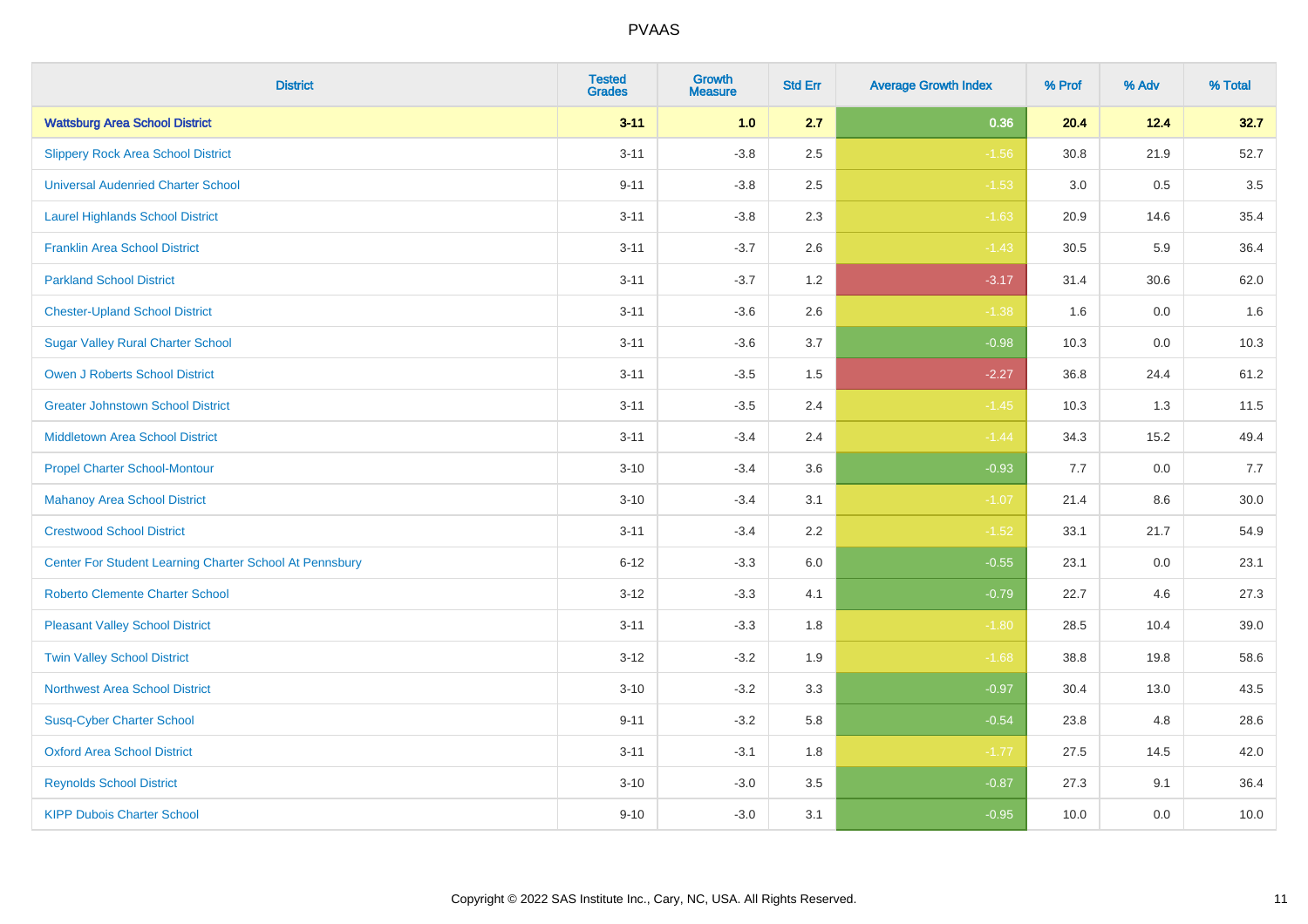| <b>District</b>                             | <b>Tested</b><br><b>Grades</b> | <b>Growth</b><br><b>Measure</b> | <b>Std Err</b> | <b>Average Growth Index</b> | % Prof | % Adv   | % Total |
|---------------------------------------------|--------------------------------|---------------------------------|----------------|-----------------------------|--------|---------|---------|
| <b>Wattsburg Area School District</b>       | $3 - 11$                       | 1.0                             | 2.7            | 0.36                        | 20.4   | 12.4    | 32.7    |
| <b>Northgate School District</b>            | $3 - 11$                       | $-3.0$                          | 3.4            | $-0.85$                     | 35.6   | $6.8\,$ | 42.4    |
| <b>Beaver Area School District</b>          | $3 - 10$                       | $-3.0$                          | 2.5            | $-1.16$                     | 25.8   | 27.8    | 53.6    |
| <b>Minersville Area School District</b>     | $3 - 11$                       | $-2.9$                          | 3.4            | $-0.86$                     | 27.4   | 9.7     | 37.1    |
| <b>Boyertown Area School District</b>       | $3 - 11$                       | $-2.9$                          | 1.4            | $-2.06$                     | 30.8   | 22.6    | 53.4    |
| <b>Bucks County Technical High School</b>   | $9 - 10$                       | $-2.9$                          | 2.2            | $-1.29$                     | 27.7   | 10.4    | 38.2    |
| <b>Rose Tree Media School District</b>      | $3 - 10$                       | $-2.8$                          | 2.1            | $-1.33$                     | 35.2   | 29.6    | 64.8    |
| <b>Carbondale Area School District</b>      | $3 - 10$                       | $-2.8$                          | 3.2            | $-0.87$                     | 27.5   | 2.9     | 30.4    |
| <b>Uniontown Area School District</b>       | $3 - 11$                       | $-2.8$                          | 3.1            | $-0.91$                     | 31.7   | 7.3     | 39.0    |
| <b>Dubois Area School District</b>          | $3 - 11$                       | $-2.8$                          | 2.0            | $-1.37$                     | 35.5   | 19.0    | 54.6    |
| <b>Tri-Valley School District</b>           | $3 - 10$                       | $-2.7$                          | 3.9            | $-0.69$                     | 31.0   | 9.5     | 40.5    |
| Hatboro-Horsham School District             | $3 - 11$                       | $-2.7$                          | 1.6            | $-1.65$                     | 27.9   | 17.9    | 45.8    |
| Hollidaysburg Area School District          | $3 - 11$                       | $-2.7$                          | 1.6            | $-1.64$                     | 32.6   | 15.2    | 47.8    |
| <b>Shamokin Area School District</b>        | $3 - 11$                       | $-2.6$                          | 2.5            | $-1.06$                     | 19.6   | 9.8     | 29.3    |
| <b>Nazareth Area School District</b>        | $3 - 11$                       | $-2.5$                          | 1.7            | $-1.53$                     | 29.2   | 24.6    | 53.8    |
| <b>Mount Union Area School District</b>     | $3 - 10$                       | $-2.5$                          | 2.8            | $-0.89$                     | 19.8   | 5.8     | 25.6    |
| Northwestern Lehigh School District         | $3 - 11$                       | $-2.4$                          | 2.1            | $-1.14$                     | 41.7   | 17.9    | 59.5    |
| <b>Wyomissing Area School District</b>      | $3-12$                         | $-2.4$                          | 2.6            | $-0.92$                     | 25.6   | 28.1    | 53.7    |
| <b>Southeastern Greene School District</b>  | $3 - 10$                       | $-2.3$                          | 4.4            | $-0.53$                     | 29.0   | 9.7     | 38.7    |
| <b>York Academy Regional Charter School</b> | $3 - 11$                       | $-2.3$                          | 4.4            | $-0.52$                     | 23.5   | 2.0     | 25.5    |
| <b>Conneaut School District</b>             | $3 - 12$                       | $-2.3$                          | 2.6            | $-0.91$                     | 27.4   | 9.7     | 37.1    |
| Mastery Charter School - Shoemaker Campus   | $7 - 10$                       | $-2.3$                          | 2.8            | $-0.81$                     | 10.1   | 3.7     | 13.8    |
| Northern Bedford County School District     | $3 - 11$                       | $-2.3$                          | 3.3            | $-0.69$                     | 26.2   | 16.9    | 43.1    |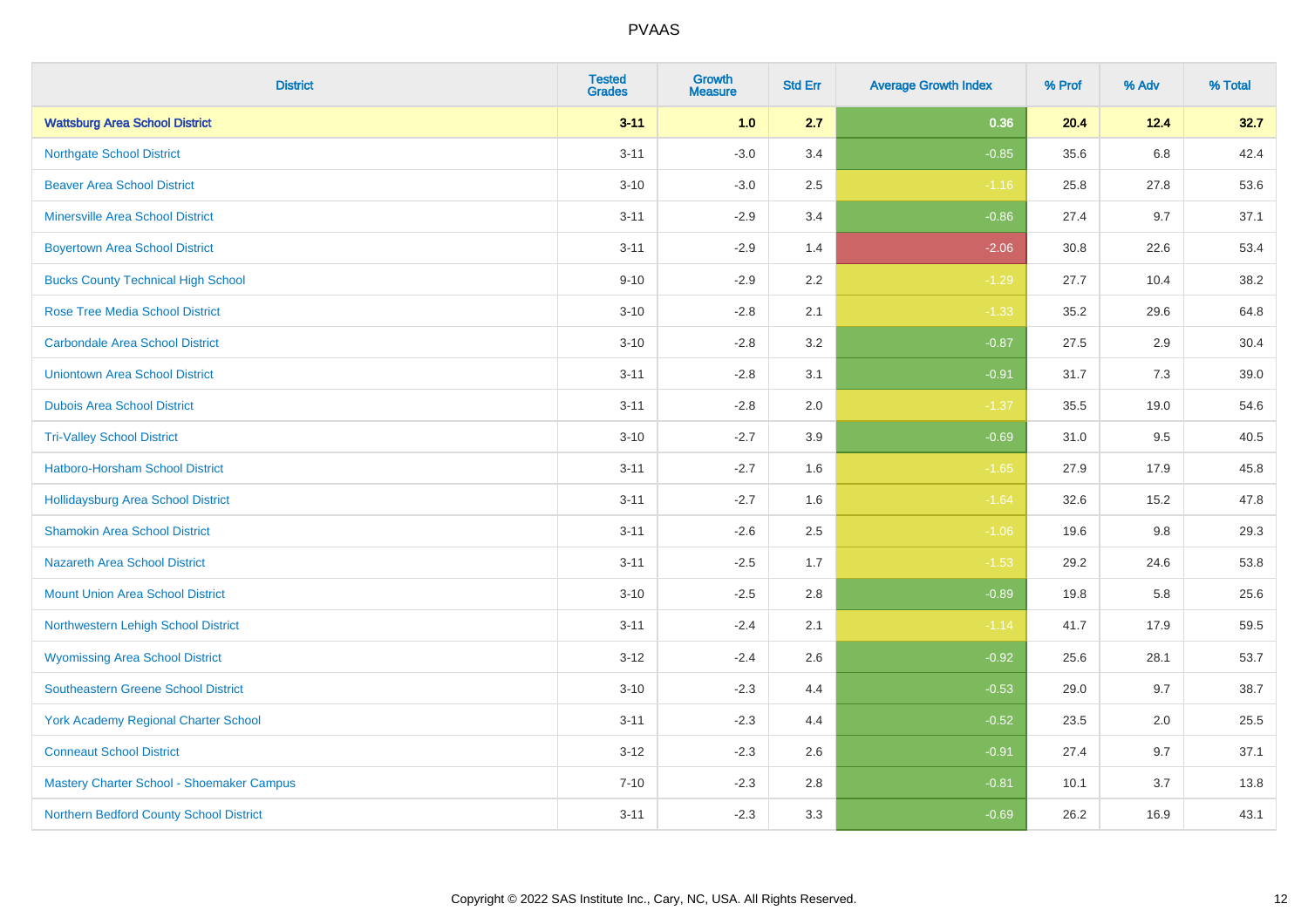| <b>District</b>                                   | <b>Tested</b><br><b>Grades</b> | <b>Growth</b><br><b>Measure</b> | <b>Std Err</b> | <b>Average Growth Index</b> | % Prof | % Adv   | % Total |
|---------------------------------------------------|--------------------------------|---------------------------------|----------------|-----------------------------|--------|---------|---------|
| <b>Wattsburg Area School District</b>             | $3 - 11$                       | 1.0                             | 2.7            | 0.36                        | 20.4   | 12.4    | 32.7    |
| <b>West Chester Area School District</b>          | $3 - 11$                       | $-2.1$                          | 1.2            | $-1.83$                     | 36.4   | 23.2    | 59.6    |
| New Brighton Area School District                 | $3 - 11$                       | $-2.1$                          | 3.2            | $-0.65$                     | 31.5   | 11.1    | 42.6    |
| Propel Charter School - Braddock Hills            | $3 - 11$                       | $-2.1$                          | 3.3            | $-0.63$                     | 4.8    | 3.2     | 8.1     |
| <b>Shaler Area School District</b>                | $3 - 11$                       | $-2.1$                          | 1.8            | $-1.18$                     | 32.0   | 13.0    | 45.0    |
| <b>Carlynton School District</b>                  | $3 - 11$                       | $-2.0$                          | 3.2            | $-0.62$                     | 27.9   | 5.2     | 33.1    |
| Penns Manor Area School District                  | $3 - 12$                       | $-1.9$                          | 3.5            | $-0.55$                     | 24.2   | $3.8\,$ | 28.0    |
| <b>Allegheny Valley School District</b>           | $3 - 11$                       | $-1.9$                          | 3.9            | $-0.48$                     | 31.8   | 11.4    | 43.2    |
| <b>Lakeview School District</b>                   | $3 - 11$                       | $-1.9$                          | 3.5            | $-0.53$                     | 41.5   | 12.3    | 53.8    |
| <b>Farrell Area School District</b>               | $3 - 11$                       | $-1.9$                          | 4.2            | $-0.44$                     | 9.3    | 11.6    | 20.9    |
| <b>Chichester School District</b>                 | $3 - 11$                       | $-1.8$                          | 4.2            | $-0.44$                     | 40.0   | 14.0    | 54.0    |
| <b>Bradford Area School District</b>              | $3 - 12$                       | $-1.8$                          | 2.3            | $-0.79$                     | 31.2   | 16.7    | 47.9    |
| <b>Forest Area School District</b>                | $3 - 11$                       | $-1.8$                          | 4.7            | $-0.37$                     | 18.9   | 15.1    | 34.0    |
| <b>Mastery Charter High School-Lenfest Campus</b> | $7 - 11$                       | $-1.8$                          | 5.8            | $-0.30$                     | 26.3   | 0.0     | 26.3    |
| <b>Albert Gallatin Area School District</b>       | $3 - 11$                       | $-1.7$                          | 2.3            | $-0.72$                     | 31.9   | 20.7    | 52.7    |
| <b>Clairton City School District</b>              | $3 - 11$                       | $-1.6$                          | 5.0            | $-0.32$                     | 3.8    | 0.5     | 4.4     |
| <b>Burrell School District</b>                    | $3 - 11$                       | $-1.5$                          | 3.3            | $-0.44$                     | 27.8   | 17.7    | 45.6    |
| <b>Clearfield Area School District</b>            | $3 - 10$                       | $-1.3$                          | 3.7            | $-0.34$                     | 43.9   | 24.6    | 68.4    |
| <b>Highlands School District</b>                  | $3 - 11$                       | $-1.3$                          | 2.3            | $-0.55$                     | 32.6   | 10.5    | 43.0    |
| <b>Bangor Area School District</b>                | $3 - 12$                       | $-1.2$                          | 2.0            | $-0.60$                     | 25.8   | 12.7    | 38.5    |
| <b>Forest City Regional School District</b>       | $3 - 12$                       | $-1.2$                          | 3.6            | $-0.33$                     | 26.5   | 8.2     | 34.7    |
| <b>Lebanon School District</b>                    | $3 - 11$                       | $-1.2$                          | 1.9            | $-0.63$                     | 15.2   | 6.4     | 21.6    |
| <b>Claysburg-Kimmel School District</b>           | $3 - 11$                       | $-1.2$                          | 5.2            | $-0.22$                     | 5.0    | 0.0     | $5.0\,$ |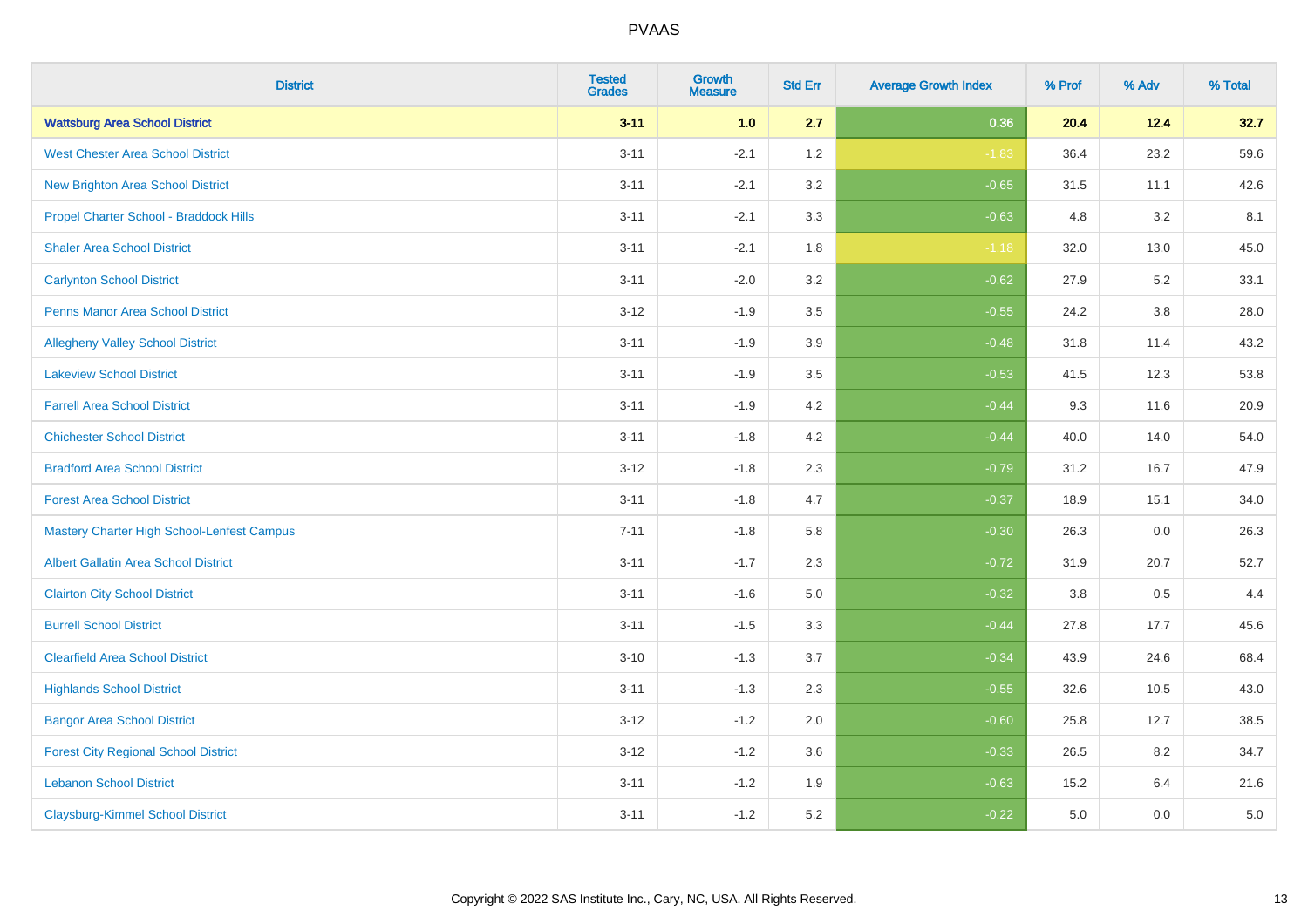| <b>District</b>                           | <b>Tested</b><br><b>Grades</b> | <b>Growth</b><br><b>Measure</b> | <b>Std Err</b> | <b>Average Growth Index</b> | % Prof | % Adv | % Total |
|-------------------------------------------|--------------------------------|---------------------------------|----------------|-----------------------------|--------|-------|---------|
| <b>Wattsburg Area School District</b>     | $3 - 11$                       | 1.0                             | 2.7            | 0.36                        | 20.4   | 12.4  | 32.7    |
| <b>Columbia Borough School District</b>   | $3 - 12$                       | $-1.1$                          | 3.6            | $-0.31$                     | 17.2   | 1.7   | 19.0    |
| <b>Ferndale Area School District</b>      | $3 - 10$                       | $-1.1$                          | 4.1            | $-0.27$                     | 21.0   | 7.9   | 29.0    |
| <b>Norwin School District</b>             | $3 - 11$                       | $-1.1$                          | 1.6            | $-0.70$                     | 37.7   | 27.6  | 65.2    |
| <b>Evergreen Community Charter School</b> | $6 - 11$                       | $-1.1$                          | 4.7            | $-0.23$                     | 34.6   | 26.9  | 61.5    |
| <b>Pine Grove Area School District</b>    | $3 - 11$                       | $-1.1$                          | 3.0            | $-0.36$                     | 29.5   | 14.3  | 43.8    |
| <b>Everett Area School District</b>       | $3 - 11$                       | $-1.1$                          | 3.1            | $-0.34$                     | 34.2   | 13.2  | 47.4    |
| <b>Schuylkill Valley School District</b>  | $3 - 11$                       | $-1.0$                          | 2.2            | $-0.47$                     | 29.8   | 20.2  | 50.0    |
| <b>Westmont Hilltop School District</b>   | $3 - 11$                       | $-1.0$                          | 2.8            | $-0.36$                     | 33.3   | 14.7  | 48.0    |
| South Eastern School District             | $3 - 11$                       | $-1.0$                          | 1.8            | $-0.55$                     | 36.4   | 17.1  | 53.5    |
| <b>Exeter Township School District</b>    | $3 - 11$                       | $-1.0$                          | 1.7            | $-0.58$                     | 27.2   | 15.6  | 42.8    |
| South Allegheny School District           | $3 - 11$                       | $-0.9$                          | 3.1            | $-0.30$                     | 23.8   | 2.5   | 26.2    |
| <b>Palmerton Area School District</b>     | $3 - 11$                       | $-0.9$                          | 2.7            | $-0.34$                     | 34.3   | 14.3  | 48.6    |
| <b>Blacklick Valley School District</b>   | $3 - 11$                       | $-0.9$                          | 3.9            | $-0.23$                     | 7.7    | 7.7   | 15.4    |
| <b>Cranberry Area School District</b>     | $3 - 12$                       | $-0.9$                          | 3.1            | $-0.29$                     | 25.5   | 9.7   | 35.2    |
| <b>MaST Community Charter School</b>      | $3 - 10$                       | $-0.9$                          | 2.5            | $-0.34$                     | 25.0   | 21.6  | 46.6    |
| Lehigh Career & Technical Institute       | $10 - 12$                      | $-0.7$                          | 6.3            | $-0.11$                     | 36.4   | 4.6   | 40.9    |
| Jeannette City School District            | $3 - 11$                       | $-0.7$                          | 3.4            | $-0.20$                     | 26.8   | 4.1   | 30.9    |
| <b>Fort Cherry School District</b>        | $3 - 10$                       | $-0.7$                          | 3.1            | $-0.21$                     | 30.6   | 14.1  | 44.7    |
| Northern Lebanon School District          | $3 - 11$                       | $-0.7$                          | 2.3            | $-0.29$                     | 18.8   | 6.8   | 25.6    |
| South Side Area School District           | $3 - 11$                       | $-0.6$                          | 3.1            | $-0.19$                     | 24.0   | 28.0  | 52.0    |
| <b>Fairfield Area School District</b>     | $3 - 11$                       | $-0.5$                          | 3.6            | $-0.13$                     | 43.9   | 6.1   | 50.0    |
| <b>Portage Area School District</b>       | $3 - 10$                       | $-0.5$                          | 3.3            | $-0.14$                     | 27.0   | 20.6  | 47.6    |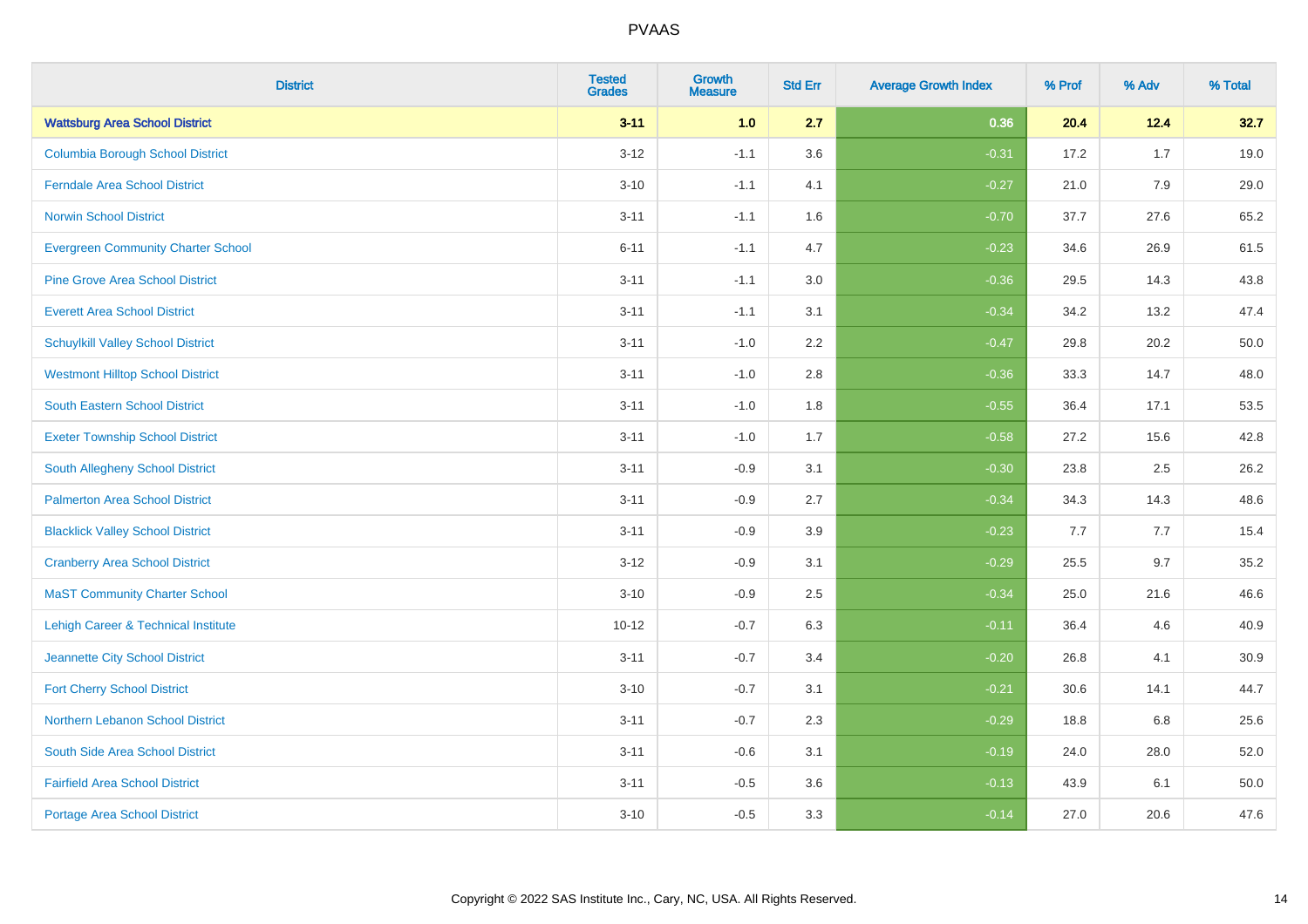| <b>District</b>                                  | <b>Tested</b><br><b>Grades</b> | <b>Growth</b><br><b>Measure</b> | <b>Std Err</b> | <b>Average Growth Index</b> | % Prof | % Adv | % Total |
|--------------------------------------------------|--------------------------------|---------------------------------|----------------|-----------------------------|--------|-------|---------|
| <b>Wattsburg Area School District</b>            | $3 - 11$                       | 1.0                             | 2.7            | 0.36                        | 20.4   | 12.4  | 32.7    |
| <b>Otto-Eldred School District</b>               | $3 - 11$                       | $-0.5$                          | 3.5            | $-0.13$                     | 35.8   | 10.5  | 46.3    |
| <b>Brockway Area School District</b>             | $3 - 11$                       | $-0.4$                          | 3.5            | $-0.11$                     | 41.2   | 13.8  | 55.0    |
| <b>Central Greene School District</b>            | $3 - 11$                       | $-0.4$                          | 2.5            | $-0.15$                     | 27.8   | 14.8  | 42.6    |
| <b>Northern Cambria School District</b>          | $3 - 11$                       | $-0.3$                          | 3.4            | $-0.09$                     | 26.5   | 1.2   | 27.7    |
| <b>Wilson Area School District</b>               | $3 - 11$                       | $-0.3$                          | 2.4            | $-0.12$                     | 35.4   | 14.6  | 50.0    |
| <b>Greencastle-Antrim School District</b>        | $3 - 11$                       | $-0.3$                          | 2.0            | $-0.14$                     | 30.9   | 22.2  | 53.1    |
| <b>Harrisburg City School District</b>           | $3 - 11$                       | $-0.2$                          | 2.0            | $-0.11$                     | 6.0    | 2.0   | 8.0     |
| <b>Freeport Area School District</b>             | $3 - 10$                       | $-0.2$                          | 2.1            | $-0.10$                     | 37.4   | 29.8  | 67.2    |
| Southern Tioga School District                   | $3 - 11$                       | $-0.1$                          | 2.8            | $-0.03$                     | 26.3   | 10.3  | 36.6    |
| <b>Warren County School District</b>             | $3 - 11$                       | $-0.1$                          | 1.6            | $-0.06$                     | 26.7   | 9.7   | 36.4    |
| <b>Penn Hills School District</b>                | $3 - 11$                       | 0.0                             | 2.4            | 0.02                        | 18.4   | 7.1   | 25.6    |
| Altoona Area School District                     | $3 - 12$                       | 0.1                             | 1.5            | 0.07                        | 29.0   | 13.8  | 42.8    |
| Community Academy Of Philadelphia Charter School | $3 - 11$                       | 0.1                             | 2.6            | 0.06                        | 9.7    | 2.6   | 12.4    |
| <b>Garnet Valley School District</b>             | $3 - 10$                       | 0.2                             | 1.7            | 0.13                        | 34.9   | 26.4  | 61.3    |
| <b>Central Columbia School District</b>          | $3 - 12$                       | 0.3                             | 2.3            | 0.12                        | 25.4   | 37.6  | 63.0    |
| <b>Ridley School District</b>                    | $3 - 12$                       | 0.3                             | 1.6            | 0.21                        | 32.0   | 10.7  | 42.6    |
| <b>Shippensburg Area School District</b>         | $3 - 11$                       | 0.5                             | 1.8            | 0.26                        | 23.5   | 22.8  | 46.3    |
| <b>Wilson School District</b>                    | $3 - 12$                       | 0.5                             | 1.5            | 0.32                        | 30.4   | 25.5  | 55.9    |
| Pennsylvania Cyber Charter School                | $3 - 11$                       | 0.6                             | 1.5            | 0.37                        | 20.8   | 8.1   | 28.9    |
| <b>Hamburg Area School District</b>              | $3 - 11$                       | 0.6                             | 2.4            | 0.25                        | 28.0   | 15.5  | 43.6    |
| <b>New Foundations Charter School</b>            | $3 - 11$                       | 0.6                             | 2.2            | 0.29                        | 22.4   | 4.0   | 26.4    |
| <b>Tech Freire Charter School</b>                | $9 - 11$                       | 0.7                             | 2.5            | 0.27                        | 3.6    | 0.0   | 3.6     |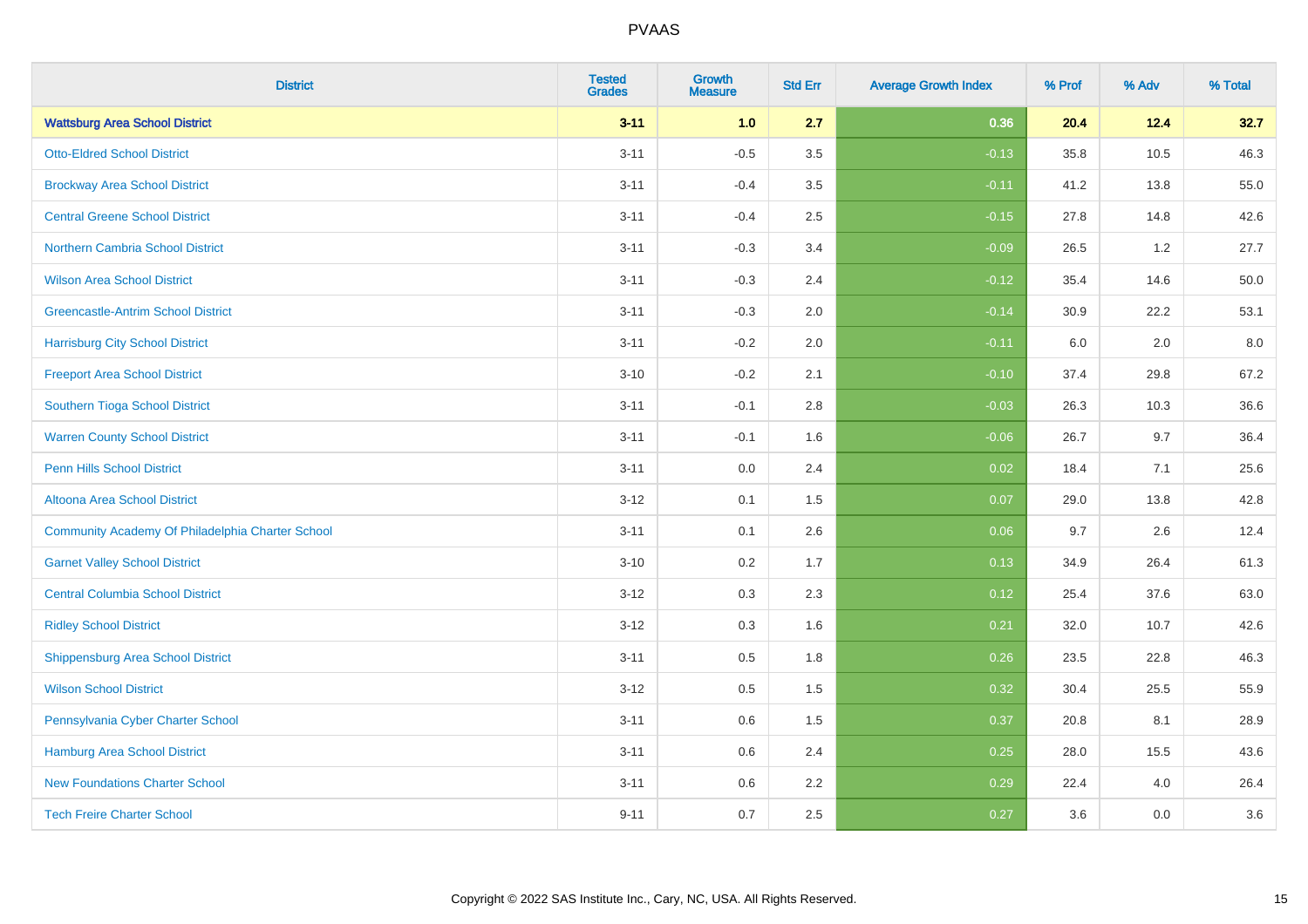| <b>District</b>                                    | <b>Tested</b><br><b>Grades</b> | <b>Growth</b><br><b>Measure</b> | <b>Std Err</b> | <b>Average Growth Index</b> | % Prof | % Adv   | % Total |
|----------------------------------------------------|--------------------------------|---------------------------------|----------------|-----------------------------|--------|---------|---------|
| <b>Wattsburg Area School District</b>              | $3 - 11$                       | 1.0                             | 2.7            | 0.36                        | 20.4   | 12.4    | 32.7    |
| <b>Jersey Shore Area School District</b>           | $3 - 11$                       | 0.7                             | 2.5            | 0.27                        | 39.3   | 13.6    | 52.9    |
| <b>Seneca Valley School District</b>               | $3 - 11$                       | 0.8                             | 1.4            | 0.54                        | 40.6   | 25.2    | 65.8    |
| <b>Marion Center Area School District</b>          | $3 - 10$                       | 0.8                             | 2.9            | 0.27                        | 23.3   | 11.1    | 34.4    |
| <b>Hopewell Area School District</b>               | $3 - 11$                       | 0.8                             | 2.6            | 0.31                        | 34.5   | 12.4    | 46.9    |
| <b>Tidioute Community Charter School</b>           | $3 - 11$                       | 0.8                             | 4.4            | 0.19                        | 18.1   | $6.9\,$ | 25.0    |
| Daniel Boone Area School District                  | $3 - 12$                       | 0.9                             | 1.9            | 0.46                        | 28.9   | 22.0    | 51.0    |
| <b>Abington School District</b>                    | $3 - 10$                       | 0.9                             | 1.6            | 0.57                        | 29.7   | 28.7    | 58.4    |
| <b>Upper Adams School District</b>                 | $3 - 11$                       | 0.9                             | 2.5            | 0.37                        | 33.0   | 17.0    | 50.0    |
| South Williamsport Area School District            | $3 - 10$                       | 0.9                             | 3.1            | 0.31                        | 38.4   | 11.6    | 50.0    |
| <b>Bensalem Township School District</b>           | $3 - 11$                       | 1.0                             | 1.6            | 0.63                        | 24.3   | 10.7    | 34.9    |
| <b>Tulpehocken Area School District</b>            | $3 - 12$                       | 1.0                             | 4.9            | 0.20                        | 11.5   | 23.1    | 34.6    |
| <b>Wattsburg Area School District</b>              | $3 - 11$                       | 1.0                             | 2.7            | 0.36                        | 20.4   | 12.4    | 32.7    |
| <b>Annville-Cleona School District</b>             | $3 - 12$                       | 1.1                             | 2.4            | 0.45                        | 34.8   | 13.6    | 48.5    |
| <b>Upper Moreland Township School District</b>     | $3 - 11$                       | 1.1                             | 2.0            | 0.56                        | 24.8   | 26.6    | 51.3    |
| <b>North Star School District</b>                  | $3 - 11$                       | 1.1                             | 3.3            | 0.34                        | 26.2   | 20.0    | 46.2    |
| Philadelphia Electrical & Tech Charter High School | $10 - 10$                      | 1.2                             | 2.6            | 0.45                        | 0.9    | 0.0     | 0.9     |
| <b>Springfield School District</b>                 | $3 - 11$                       | 1.2                             | 1.7            | 0.69                        | 31.8   | 25.2    | 56.9    |
| <b>Penn-Delco School District</b>                  | $3 - 11$                       | 1.3                             | 1.8            | 0.75                        | 26.5   | 12.6    | 39.1    |
| <b>Brentwood Borough School District</b>           | $3 - 11$                       | 1.3                             | 3.0            | 0.44                        | 20.2   | 16.0    | 36.2    |
| <b>MaST Community Charter School II</b>            | $3 - 10$                       | 1.4                             | 3.0            | 0.45                        | 16.1   | 4.6     | 20.7    |
| <b>Oley Valley School District</b>                 | $3 - 11$                       | 1.4                             | 2.4            | 0.56                        | 37.4   | 23.9    | 61.4    |
| <b>Reach Cyber Charter School</b>                  | $3 - 11$                       | 1.4                             | 3.6            | 0.40                        | 32.9   | 15.2    | 48.1    |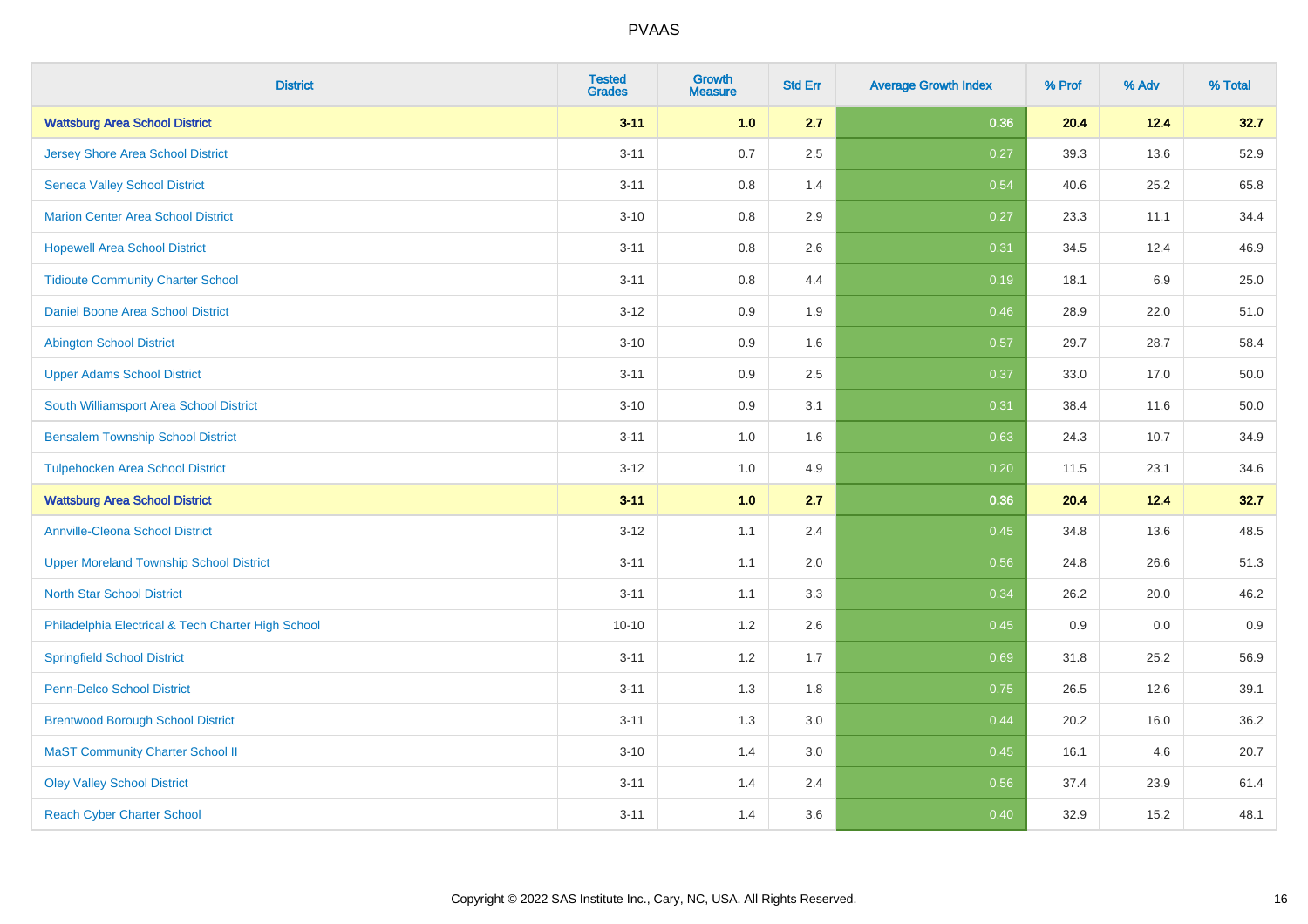| <b>District</b>                           | <b>Tested</b><br><b>Grades</b> | <b>Growth</b><br><b>Measure</b> | <b>Std Err</b> | <b>Average Growth Index</b> | % Prof | % Adv | % Total |
|-------------------------------------------|--------------------------------|---------------------------------|----------------|-----------------------------|--------|-------|---------|
| <b>Wattsburg Area School District</b>     | $3 - 11$                       | 1.0                             | 2.7            | 0.36                        | 20.4   | 12.4  | 32.7    |
| <b>Tunkhannock Area School District</b>   | $3 - 11$                       | 1.4                             | 2.0            | 0.71                        | 29.8   | 18.1  | 47.9    |
| <b>Haverford Township School District</b> | $3 - 11$                       | 1.4                             | 1.4            | 1.05                        | 36.7   | 26.3  | 63.0    |
| <b>Centennial School District</b>         | $3 - 10$                       | 1.5                             | 1.5            | 0.98                        | 23.6   | 12.4  | 36.0    |
| <b>Moon Area School District</b>          | $3 - 11$                       | 1.5                             | 1.8            | 0.86                        | 34.5   | 25.5  | 60.0    |
| <b>Avella Area School District</b>        | $3 - 12$                       | 1.6                             | 4.7            | 0.34                        | 34.8   | 7.2   | 42.0    |
| <b>Juniata Valley School District</b>     | $3 - 11$                       | 1.6                             | 3.2            | 0.51                        | 23.1   | 9.4   | 32.5    |
| <b>Shenango Area School District</b>      | $3 - 11$                       | 1.7                             | 3.2            | 0.52                        | 41.4   | 13.8  | 55.3    |
| <b>Lewisburg Area School District</b>     | $3 - 11$                       | 1.7                             | 2.4            | 0.72                        | 35.9   | 35.9  | 71.8    |
| <b>Forest Hills School District</b>       | $3 - 11$                       | 1.8                             | 2.5            | 0.71                        | 28.8   | 10.3  | 39.1    |
| West Jefferson Hills School District      | $3 - 11$                       | 1.9                             | 1.9            | 0.99                        | 34.8   | 27.3  | 62.1    |
| <b>Pottstown School District</b>          | $3 - 12$                       | 2.0                             | 2.2            | 0.88                        | 19.4   | 6.2   | 25.6    |
| <b>Blackhawk School District</b>          | $3 - 11$                       | 2.0                             | 2.3            | 0.87                        | 34.6   | 20.7  | 55.3    |
| <b>Bethlehem-Center School District</b>   | $3 - 10$                       | 2.1                             | 3.5            | 0.59                        | 32.3   | 4.6   | 36.9    |
| Esperanza Academy Charter School          | $4 - 11$                       | 2.1                             | 2.1            | 1.01                        | 14.2   | 3.6   | 17.8    |
| <b>Upper Dublin School District</b>       | $3 - 12$                       | 2.1                             | 1.8            | 1.19                        | 34.7   | 30.0  | 64.7    |
| <b>Solanco School District</b>            | $3 - 11$                       | 2.2                             | 1.8            | 1.18                        | 27.2   | 15.0  | 42.3    |
| <b>Mercer Area School District</b>        | $3 - 11$                       | 2.2                             | 3.1            | 0.70                        | 24.4   | 11.8  | 36.2    |
| <b>Belmont Charter School</b>             | $3 - 10$                       | 2.2                             | 3.4            | 0.64                        | 5.3    | 1.8   | $7.0$   |
| <b>West Shore School District</b>         | $3 - 12$                       | 2.2                             | 1.3            | 1.68                        | 31.8   | 15.2  | 47.1    |
| Mt Lebanon School District                | $3 - 11$                       | 2.4                             | 1.3            | 1.79                        | 39.3   | 37.4  | 76.8    |
| <b>Conestoga Valley School District</b>   | $3 - 11$                       | 2.4                             | 1.7            | 1.43                        | 35.0   | 23.5  | 58.5    |
| <b>South Western School District</b>      | $3 - 12$                       | 2.5                             | 1.7            | 1.48                        | 36.2   | 19.7  | 55.9    |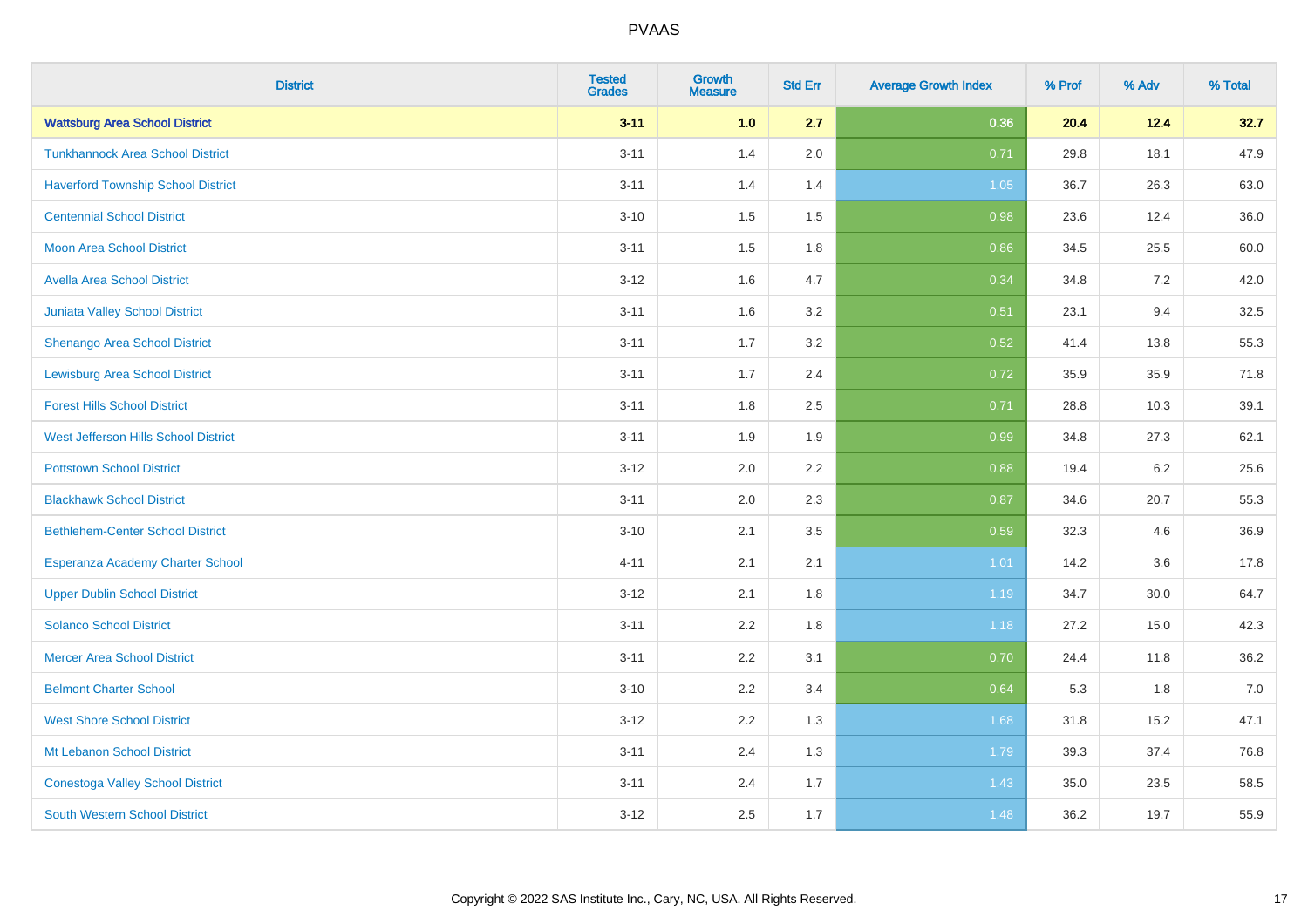| <b>District</b>                                 | <b>Tested</b><br><b>Grades</b> | <b>Growth</b><br><b>Measure</b> | <b>Std Err</b> | <b>Average Growth Index</b> | % Prof | % Adv | % Total |
|-------------------------------------------------|--------------------------------|---------------------------------|----------------|-----------------------------|--------|-------|---------|
| <b>Wattsburg Area School District</b>           | $3 - 11$                       | 1.0                             | 2.7            | 0.36                        | 20.4   | 12.4  | 32.7    |
| <b>Bermudian Springs School District</b>        | $3 - 11$                       | 2.5                             | 2.4            | $1.05$                      | 31.8   | 23.5  | 55.3    |
| <b>Sullivan County School District</b>          | $3 - 10$                       | 2.5                             | 4.3            | 0.58                        | 43.6   | 7.7   | 51.3    |
| <b>Union School District</b>                    | $3 - 12$                       | 2.5                             | 3.7            | 0.69                        | 17.9   | 10.4  | 28.4    |
| <b>School Lane Charter School</b>               | $3 - 11$                       | 2.6                             | 3.6            | 0.72                        | 23.1   | 18.7  | 41.8    |
| <b>Williams Valley School District</b>          | $3 - 11$                       | 2.6                             | 3.7            | 0.69                        | 17.0   | 5.1   | 22.0    |
| <b>Austin Area School District</b>              | $3 - 11$                       | 2.6                             | 6.0            | 0.43                        | 25.0   | 18.8  | 43.8    |
| <b>Athens Area School District</b>              | $3 - 11$                       | 2.6                             | 2.3            | 1.11                        | 34.9   | 12.3  | 47.3    |
| <b>Perkiomen Valley School District</b>         | $3 - 11$                       | 2.7                             | 1.5            | 1.83                        | 35.0   | 25.3  | 60.3    |
| Mastery Charter School - Pickett Campus         | $6 - 10$                       | 2.7                             | 4.2            | 0.65                        | 20.6   | 0.0   | 20.6    |
| <b>Eastern Lancaster County School District</b> | $3 - 12$                       | 2.9                             | 3.2            | 0.91                        | 35.2   | 36.4  | 71.6    |
| <b>Ringgold School District</b>                 | $3 - 11$                       | 2.9                             | 2.2            | 1.32                        | 23.8   | 13.3  | 37.1    |
| <b>Penn-Trafford School District</b>            | $3 - 11$                       | 2.9                             | 1.8            | 1.68                        | 46.3   | 26.2  | 72.5    |
| <b>Waynesboro Area School District</b>          | $3 - 12$                       | 3.0                             | 1.8            | 1.67                        | 26.0   | 23.5  | 49.5    |
| <b>Gateway School District</b>                  | $3 - 11$                       | 3.1                             | 2.0            | 1.55                        | 35.7   | 18.5  | 54.2    |
| Northampton Area School District                | $3 - 11$                       | 3.2                             | 1.5            | 2.05                        | 29.8   | 17.9  | 47.7    |
| <b>Clarion Area School District</b>             | $3 - 11$                       | 3.2                             | 3.7            | 0.88                        | 31.7   | 13.3  | 45.0    |
| North Clarion County School District            | $3 - 12$                       | 3.4                             | 4.1            | 0.83                        | 45.0   | 18.8  | 63.8    |
| <b>Fort Leboeuf School District</b>             | $3 - 11$                       | 3.5                             | 2.2            | 1.58                        | 32.0   | 16.8  | 48.8    |
| <b>Bellwood-Antis School District</b>           | $3 - 10$                       | 3.5                             | 2.8            | 1.24                        | 40.9   | 19.4  | 60.2    |
| <b>Keystone Central School District</b>         | $3 - 11$                       | 3.6                             | 1.8            | 2.04                        | 27.1   | 14.6  | 41.8    |
| <b>Western Wayne School District</b>            | $3 - 11$                       | 3.6                             | 2.6            | 1.39                        | 30.8   | 16.2  | 47.0    |
| <b>Midd-West School District</b>                | $3 - 11$                       | 3.6                             | 2.6            | 1.42                        | 28.6   | 25.0  | 53.6    |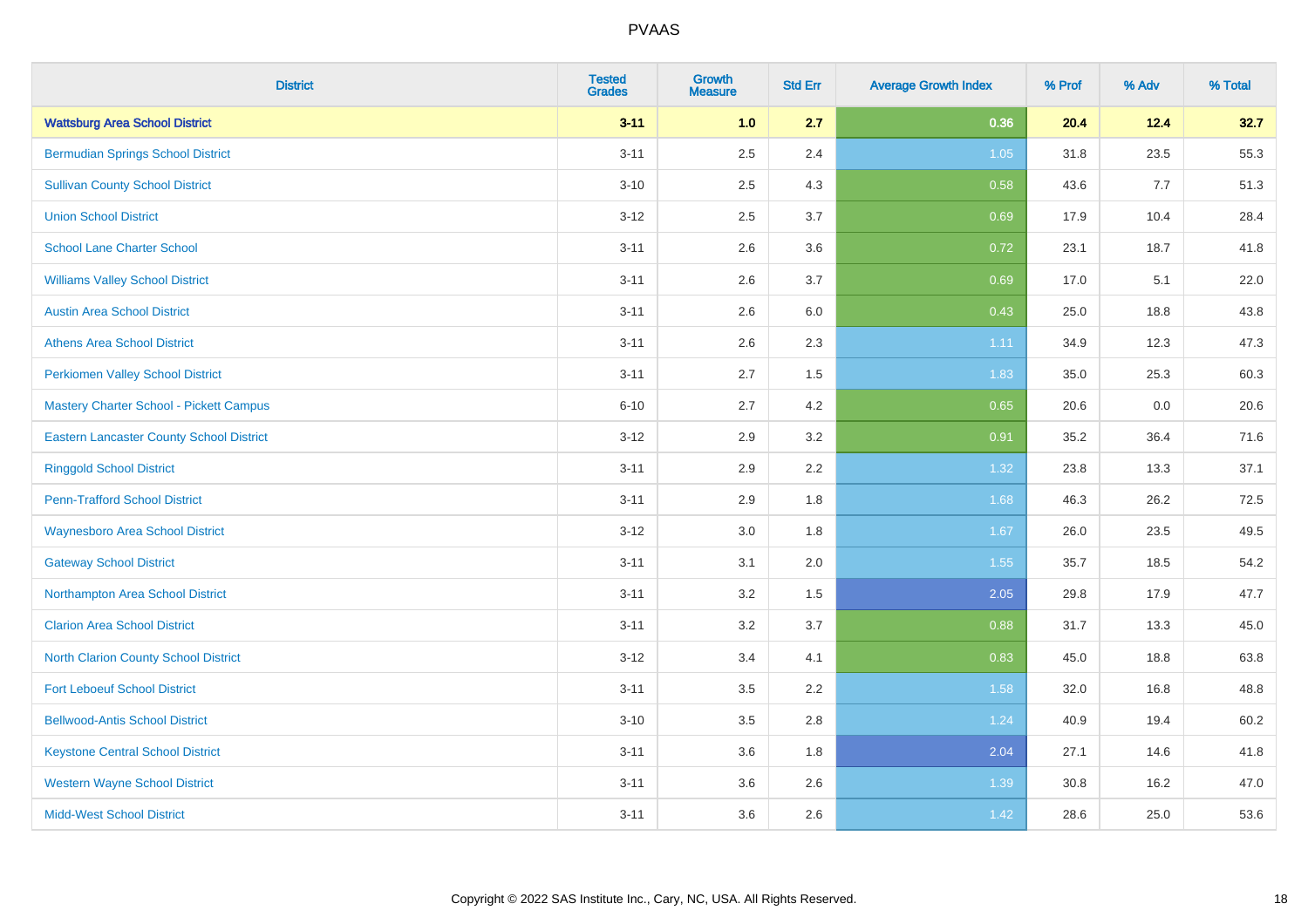| <b>District</b>                                    | <b>Tested</b><br><b>Grades</b> | Growth<br><b>Measure</b> | <b>Std Err</b> | <b>Average Growth Index</b> | % Prof | % Adv   | % Total |
|----------------------------------------------------|--------------------------------|--------------------------|----------------|-----------------------------|--------|---------|---------|
| <b>Wattsburg Area School District</b>              | $3 - 11$                       | 1.0                      | 2.7            | 0.36                        | 20.4   | 12.4    | 32.7    |
| <b>Sharpsville Area School District</b>            | $3 - 11$                       | $3.8\,$                  | 3.7            | 1.04                        | 41.1   | 23.2    | 64.3    |
| <b>Newport School District</b>                     | $3 - 12$                       | 3.8                      | 3.3            | 1.17                        | 38.8   | 10.4    | 49.2    |
| Northeastern York School District                  | $3 - 11$                       | 3.8                      | 1.8            | 2.11                        | 32.7   | 21.0    | 53.7    |
| <b>Spring Grove Area School District</b>           | $3 - 11$                       | 3.9                      | 2.0            | 1.90                        | 30.0   | 23.0    | 53.0    |
| Susquehanna Township School District               | $3 - 12$                       | 3.9                      | 2.7            | 1.45                        | 19.0   | 13.1    | 32.0    |
| <b>Southeast Delco School District</b>             | $3 - 10$                       | 3.9                      | 3.5            | 1.12                        | 18.6   | 3.4     | 22.0    |
| <b>Brownsville Area School District</b>            | $3 - 12$                       | 3.9                      | 3.8            | 1.04                        | 22.0   | 8.5     | 30.5    |
| <b>Chestnut Ridge School District</b>              | $3 - 12$                       | 4.0                      | 2.9            | 1.38                        | 33.2   | 11.0    | 44.2    |
| <b>Eastern Lebanon County School District</b>      | $3 - 11$                       | 4.0                      | 2.1            | 1.89                        | 23.5   | 11.5    | 35.0    |
| Philipsburg-Osceola Area School District           | $3 - 11$                       | 4.1                      | 3.0            | 1.37                        | 22.5   | 16.2    | 38.8    |
| <b>Commonwealth Charter Academy Charter School</b> | $3 - 10$                       | 4.2                      | 1.6            | 2.68                        | 27.0   | 15.6    | 42.5    |
| <b>Bloomsburg Area School District</b>             | $3 - 10$                       | 4.3                      | 3.4            | 1.26                        | 36.5   | 20.6    | 57.1    |
| <b>Purchase Line School District</b>               | $3 - 12$                       | 4.3                      | 3.3            | 1.30                        | 32.3   | 9.0     | 41.4    |
| <b>Reading School District</b>                     | $3 - 11$                       | 4.3                      | 1.2            | 3.71                        | 16.8   | $6.0\,$ | 22.8    |
| South Middleton School District                    | $3 - 11$                       | 4.4                      | 2.2            | 1.95                        | 31.1   | 16.4    | 47.5    |
| Downingtown Area School District                   | $3 - 11$                       | 4.4                      | 1.1            | 4.06                        | 30.1   | 32.0    | 62.2    |
| Pennsylvania Virtual Charter School                | $3 - 11$                       | 4.4                      | 3.4            | 1.31                        | 29.8   | 21.2    | 51.0    |
| <b>Red Lion Area School District</b>               | $3 - 11$                       | 4.5                      | 1.9            | 2.31                        | 32.3   | 21.5    | 53.8    |
| <b>Mckeesport Area School District</b>             | $3 - 12$                       | 4.6                      | 2.2            | 2.14                        | 21.1   | 4.4     | 25.5    |
| <b>Central Valley School District</b>              | $3 - 10$                       | 4.7                      | 2.6            | 1.83                        | 37.8   | 18.5    | 56.3    |
| <b>East Pennsboro Area School District</b>         | $3 - 11$                       | 4.8                      | 2.1            | 2.26                        | 36.8   | 16.9    | 53.7    |
| <b>Conemaugh Township Area School District</b>     | $3 - 12$                       | 4.8                      | 3.5            | 1.39                        | 30.9   | 27.8    | 58.8    |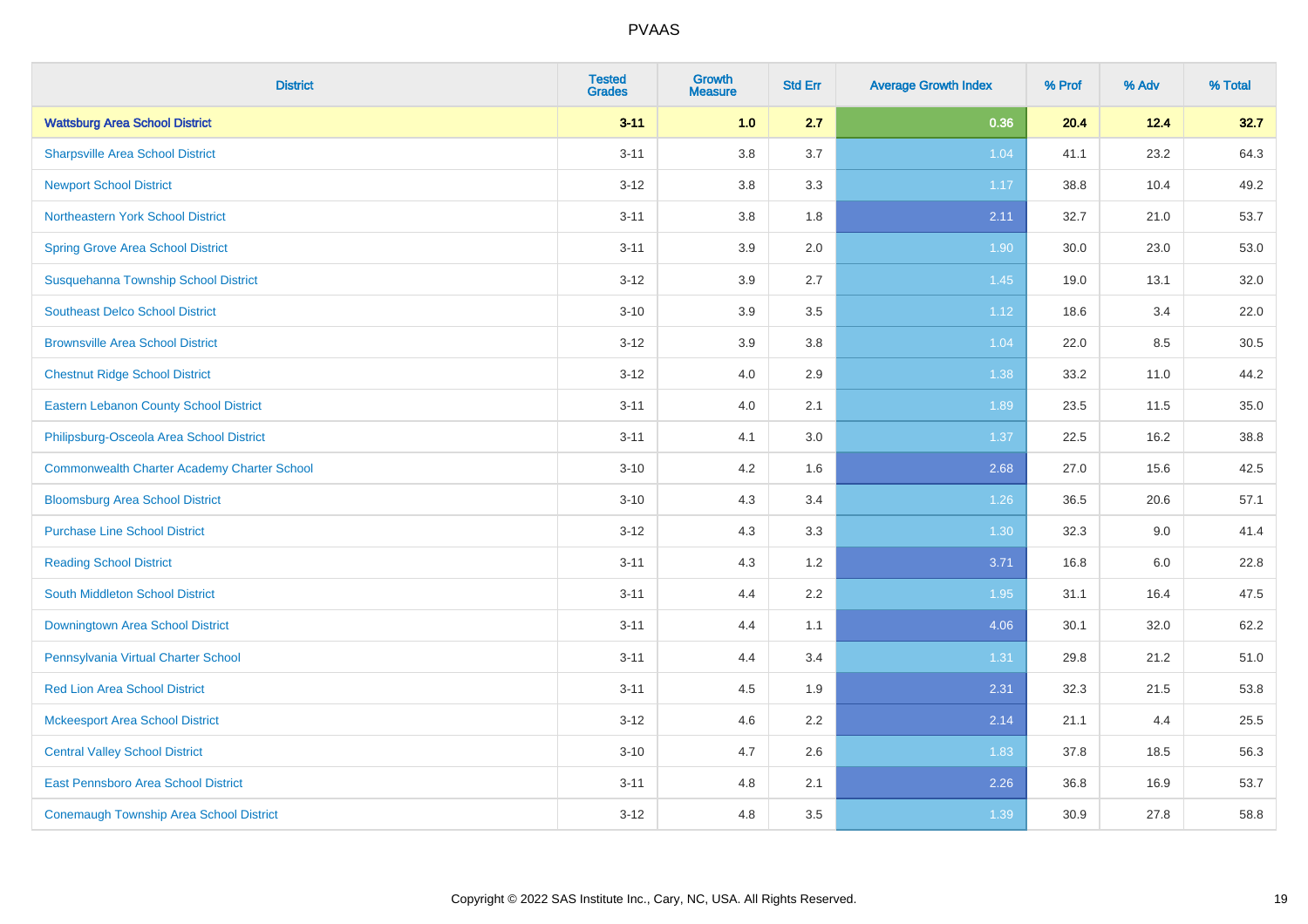| <b>District</b>                                | <b>Tested</b><br><b>Grades</b> | <b>Growth</b><br><b>Measure</b> | <b>Std Err</b> | <b>Average Growth Index</b> | % Prof | % Adv | % Total |
|------------------------------------------------|--------------------------------|---------------------------------|----------------|-----------------------------|--------|-------|---------|
| <b>Wattsburg Area School District</b>          | $3 - 11$                       | 1.0                             | 2.7            | 0.36                        | 20.4   | 12.4  | 32.7    |
| <b>Wallingford-Swarthmore School District</b>  | $3 - 10$                       | 5.0                             | 2.2            | 2.25                        | 33.3   | 37.1  | 70.4    |
| Johnsonburg Area School District               | $3 - 11$                       | 5.0                             | 3.9            | 1.27                        | 35.5   | 11.8  | 47.4    |
| Aspira Bilingual Cyber Charter School          | $3 - 11$                       | 5.1                             | 5.8            | 0.87                        | 4.8    | 0.0   | 4.8     |
| Hope For Hyndman Charter School                | $3 - 11$                       | 5.1                             | 5.8            | 0.88                        | 14.3   | 7.1   | 21.4    |
| <b>Lower Dauphin School District</b>           | $3 - 11$                       | 5.3                             | 1.8            | 3.03                        | 30.6   | 26.8  | 57.5    |
| <b>Great Valley School District</b>            | $3 - 11$                       | 5.4                             | 2.0            | 2.77                        | 33.8   | 33.5  | 67.3    |
| <b>Galeton Area School District</b>            | $3 - 11$                       | 5.4                             | 5.4            | 1.01                        | 33.3   | 22.2  | 55.6    |
| <b>Pennsbury School District</b>               | $3 - 11$                       | 5.6                             | 1.3            | 4.38                        | 37.7   | 27.7  | 65.4    |
| <b>Crawford Central School District</b>        | $3 - 11$                       | 5.7                             | 2.1            | 2.71                        | 26.4   | 15.8  | 42.1    |
| <b>Wyalusing Area School District</b>          | $3 - 12$                       | 5.7                             | 3.2            | 1.78                        | 38.6   | 12.9  | 51.4    |
| <b>Upper Perkiomen School District</b>         | $3 - 11$                       | 5.7                             | 1.9            | 3.04                        | 25.4   | 19.9  | 45.4    |
| <b>Sayre Area School District</b>              | $3 - 11$                       | 5.8                             | 3.2            | 1.81                        | 30.3   | 21.0  | 51.3    |
| <b>Smethport Area School District</b>          | $3 - 12$                       | 5.8                             | 3.8            | 1.52                        | 24.6   | 20.0  | 44.6    |
| <b>Brandywine Heights Area School District</b> | $3 - 11$                       | 5.8                             | 2.6            | 2.27                        | 27.7   | 28.6  | 56.2    |
| <b>Halifax Area School District</b>            | $3 - 11$                       | 5.8                             | 3.5            | 1.64                        | 32.1   | 18.9  | 50.9    |
| <b>Salisbury Township School District</b>      | $3 - 11$                       | 5.8                             | 3.6            | 1.62                        | 24.4   | 12.6  | 37.0    |
| Huntingdon Area School District                | $3 - 11$                       | 5.8                             | 2.6            | 2.28                        | 27.8   | 17.4  | 45.2    |
| <b>Donegal School District</b>                 | $3 - 12$                       | 5.9                             | 2.2            | 2.72                        | 34.1   | 23.1  | 57.2    |
| Saint Marys Area School District               | $3 - 11$                       | 6.0                             | 2.2            | 2.69                        | 35.4   | 18.3  | 53.7    |
| South Fayette Township School District         | $3 - 11$                       | 6.0                             | 1.8            | 3.33                        | 32.2   | 38.3  | 70.5    |
| <b>Hazleton Area School District</b>           | $3 - 11$                       | 6.0                             | 1.6            | 3.85                        | 20.5   | 9.0   | 29.5    |
| <b>Penncrest School District</b>               | $3 - 11$                       | 6.0                             | 1.9            | 3.24                        | 31.1   | 16.9  | 48.0    |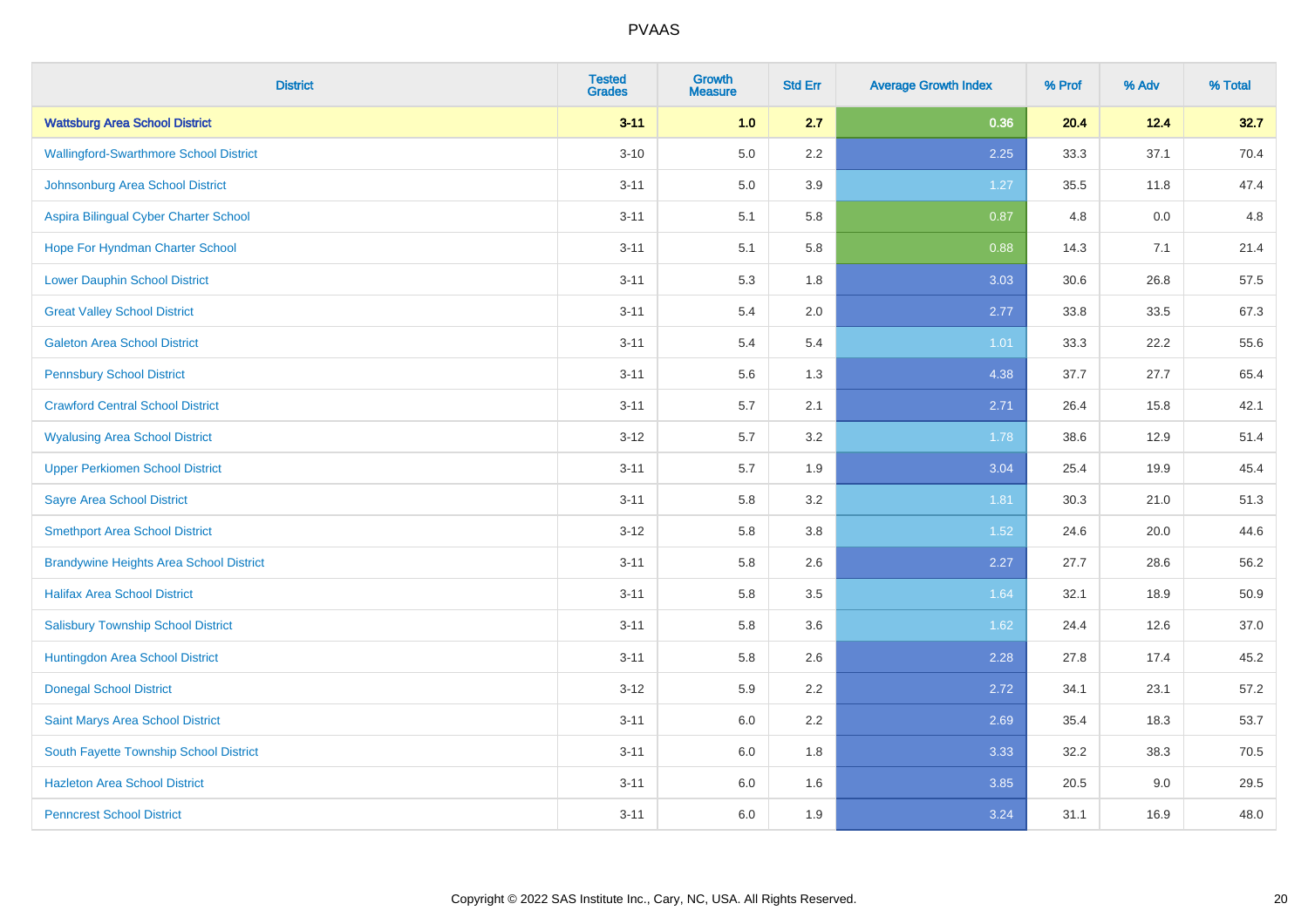| <b>District</b>                               | <b>Tested</b><br><b>Grades</b> | <b>Growth</b><br><b>Measure</b> | <b>Std Err</b> | <b>Average Growth Index</b> | % Prof | % Adv   | % Total |
|-----------------------------------------------|--------------------------------|---------------------------------|----------------|-----------------------------|--------|---------|---------|
| <b>Wattsburg Area School District</b>         | $3 - 11$                       | 1.0                             | 2.7            | 0.36                        | 20.4   | 12.4    | 32.7    |
| Multicultural Academy Charter School          | $9 - 11$                       | 6.0                             | 3.4            | 1.77                        | 12.3   | $0.0\,$ | 12.3    |
| Northern Lehigh School District               | $3 - 12$                       | 6.1                             | 2.5            | 2.42                        | 21.4   | 18.0    | 39.3    |
| South Butler County School District           | $3 - 10$                       | 6.3                             | 2.2            | 2.80                        | 37.8   | 19.2    | 57.0    |
| <b>United School District</b>                 | $3 - 11$                       | 6.3                             | 3.3            | 1.89                        | 38.8   | 16.3    | 55.0    |
| <b>Easton Area School District</b>            | $3 - 12$                       | 6.3                             | 1.3            | 4.91                        | 24.1   | 13.0    | 37.1    |
| <b>Bedford Area School District</b>           | $3 - 11$                       | 6.4                             | 2.4            | 2.68                        | 31.0   | 20.6    | 51.6    |
| People For People Charter School              | $3-12$                         | 6.4                             | 5.6            | 1.15                        | 2.4    | 0.0     | 2.4     |
| <b>Tamaqua Area School District</b>           | $3-12$                         | 6.5                             | 2.4            | 2.72                        | 34.3   | 17.5    | 51.8    |
| <b>Port Allegany School District</b>          | $3 - 11$                       | 6.5                             | 3.7            | 1.74                        | 26.4   | 11.3    | 37.7    |
| 21st Century Cyber Charter School             | $6 - 12$                       | 6.6                             | 2.1            | 3.16                        | 29.0   | 21.8    | 50.8    |
| <b>Mars Area School District</b>              | $3 - 10$                       | 6.6                             | 1.9            | 3.45                        | 36.7   | 32.4    | 69.1    |
| Mastery Charter School - Hardy Williams       | $3 - 11$                       | 6.6                             | $3.0\,$        | 2.21                        | 24.7   | $1.2$   | 25.9    |
| <b>Bellefonte Area School District</b>        | $3 - 11$                       | 6.7                             | 2.0            | 3.34                        | 28.8   | 21.5    | 50.2    |
| <b>Abington Heights School District</b>       | $3 - 11$                       | 6.7                             | 1.7            | 4.00                        | 33.8   | 31.7    | 65.5    |
| Pennsylvania Distance Learning Charter School | $3 - 12$                       | $6.8\,$                         | 3.4            | 1.99                        | 19.8   | $6.2\,$ | 25.9    |
| <b>Northern Potter School District</b>        | $3 - 12$                       | 6.8                             | 4.6            | 1.48                        | 30.6   | 11.1    | 41.7    |
| Northern Tioga School District                | $3-12$                         | 6.8                             | 2.6            | 2.64                        | 25.0   | 16.9    | 41.9    |
| <b>Brookville Area School District</b>        | $3 - 11$                       | 6.8                             | 3.1            | 2.19                        | 46.1   | 14.6    | 60.7    |
| <b>Ephrata Area School District</b>           | $3 - 11$                       | 6.8                             | 1.7            | 4.08                        | 31.6   | 17.1    | 48.8    |
| <b>Muncy School District</b>                  | $3 - 11$                       | 6.9                             | 3.3            | 2.12                        | 37.6   | 18.8    | 56.4    |
| <b>William Penn School District</b>           | $3 - 12$                       | 7.0                             | 1.9            | 3.61                        | 14.0   | $7.2\,$ | 21.3    |
| <b>Bentworth School District</b>              | $3 - 11$                       | 7.0                             | 3.0            | 2.36                        | 26.6   | 17.0    | 43.6    |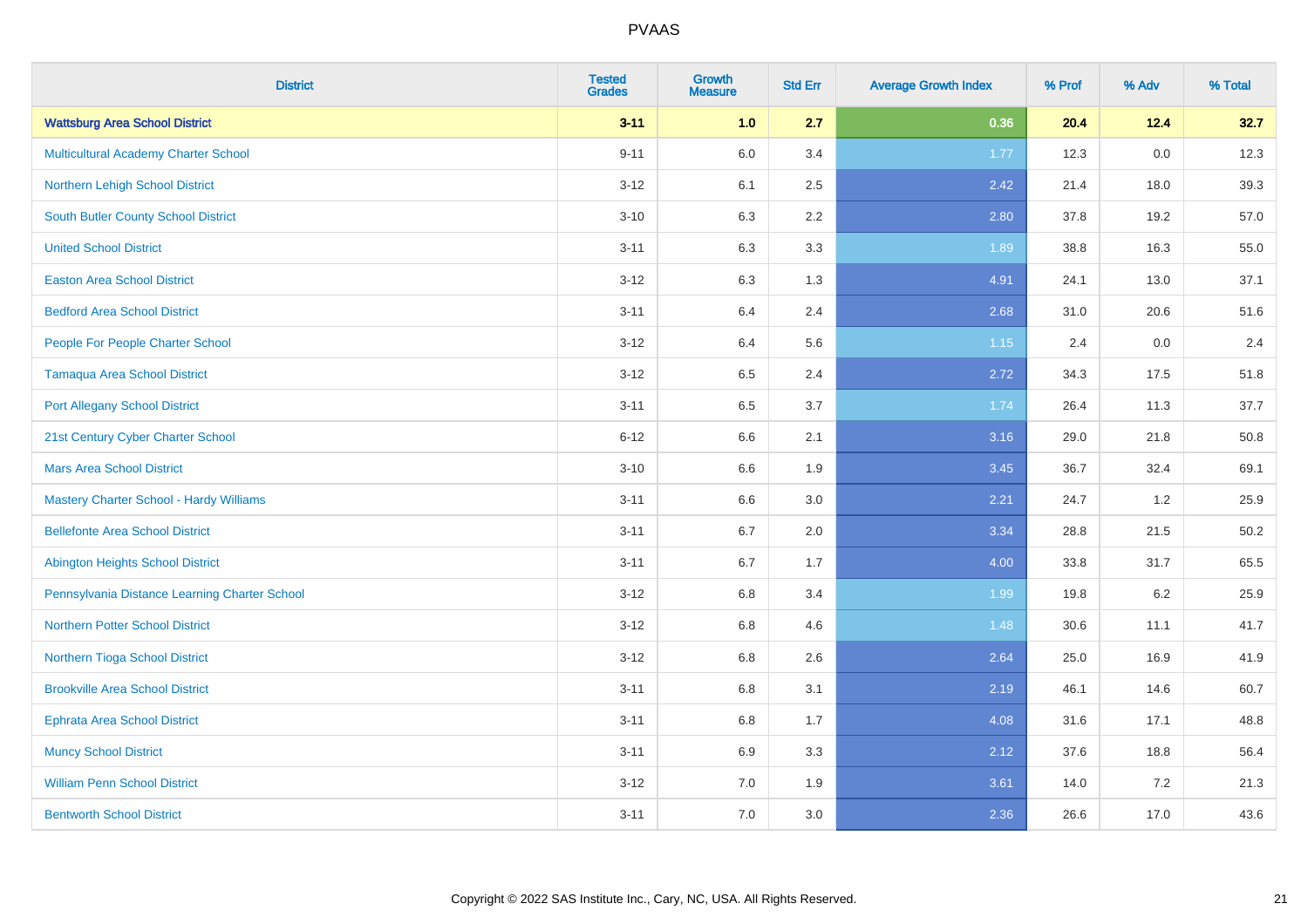| <b>District</b>                               | <b>Tested</b><br><b>Grades</b> | <b>Growth</b><br><b>Measure</b> | <b>Std Err</b> | <b>Average Growth Index</b> | % Prof | % Adv | % Total |
|-----------------------------------------------|--------------------------------|---------------------------------|----------------|-----------------------------|--------|-------|---------|
| <b>Wattsburg Area School District</b>         | $3 - 11$                       | 1.0                             | 2.7            | 0.36                        | 20.4   | 12.4  | 32.7    |
| <b>Leechburg Area School District</b>         | $3 - 11$                       | 7.0                             | 3.9            | 1.79                        | 37.7   | 4.9   | 42.6    |
| <b>Penn Manor School District</b>             | $3 - 11$                       | 7.1                             | 1.5            | 4.82                        | 26.7   | 20.5  | 47.2    |
| <b>Elizabethtown Area School District</b>     | $3 - 12$                       | 7.1                             | 1.7            | 4.19                        | 36.4   | 27.6  | 64.0    |
| <b>Esperanza Cyber Charter School</b>         | $3 - 11$                       | 7.1                             | 6.1            | 1.15                        | 8.8    | 2.9   | 11.8    |
| <b>Conrad Weiser Area School District</b>     | $3 - 11$                       | 7.1                             | 2.1            | 3.34                        | 28.2   | 14.4  | 42.6    |
| Dr Robert Ketterer Charter School Inc         | $6 - 12$                       | 7.1                             | 4.3            | 1.66                        | 7.3    | 1.7   | 9.0     |
| <b>Dover Area School District</b>             | $3 - 12$                       | 7.1                             | 1.9            | 3.78                        | 33.0   | 18.7  | 51.7    |
| <b>Phoenixville Area School District</b>      | $3 - 11$                       | 7.3                             | 1.8            | 3.96                        | 32.3   | 27.6  | 59.8    |
| <b>York Suburban School District</b>          | $3 - 11$                       | 7.4                             | 2.1            | 3.55                        | 24.9   | 31.2  | 56.1    |
| <b>Pennridge School District</b>              | $3 - 10$                       | 7.4                             | 1.5            | 5.10                        | 32.0   | 27.6  | 59.6    |
| <b>Hampton Township School District</b>       | $3 - 11$                       | 7.4                             | 2.0            | 3.79                        | 37.9   | 39.2  | 77.0    |
| <b>Radnor Township School District</b>        | $3 - 12$                       | $7.5\,$                         | 1.9            | 4.03                        | 33.0   | 38.3  | 71.3    |
| <b>Stroudsburg Area School District</b>       | $3 - 11$                       | 7.5                             | 1.6            | 4.70                        | 30.4   | 18.3  | 48.7    |
| <b>Bald Eagle Area School District</b>        | $3 - 11$                       | 7.6                             | 2.5            | 3.00                        | 31.6   | 15.6  | 47.3    |
| <b>Conewago Valley School District</b>        | $3-12$                         | 7.6                             | 1.7            | 4.46                        | 41.3   | 19.4  | 60.6    |
| <b>Avon Grove School District</b>             | $3 - 10$                       | 7.6                             | 1.4            | 5.29                        | 33.7   | 33.2  | 67.0    |
| <b>Juniata County School District</b>         | $3 - 12$                       | 7.7                             | 2.0            | 3.81                        | 22.9   | 18.9  | 41.8    |
| <b>Palisades School District</b>              | $3 - 11$                       | 7.7                             | 2.9            | 2.66                        | 27.8   | 20.3  | 48.1    |
| <b>Keystone School District</b>               | $3 - 11$                       | 7.8                             | 5.7            | 1.37                        | 35.0   | 45.0  | 80.0    |
| <b>Glendale School District</b>               | $3 - 10$                       | 7.9                             | 3.5            | 2.25                        | 42.6   | 9.3   | 51.8    |
| <b>Mastery Charter School - Thomas Campus</b> | $3 - 10$                       | 7.9                             | 5.7            | 1.39                        | 12.5   | 0.0   | 12.5    |
| Pennsylvania Leadership Charter School        | $3 - 11$                       | 8.0                             | 1.9            | 4.22                        | 33.1   | 27.8  | 60.9    |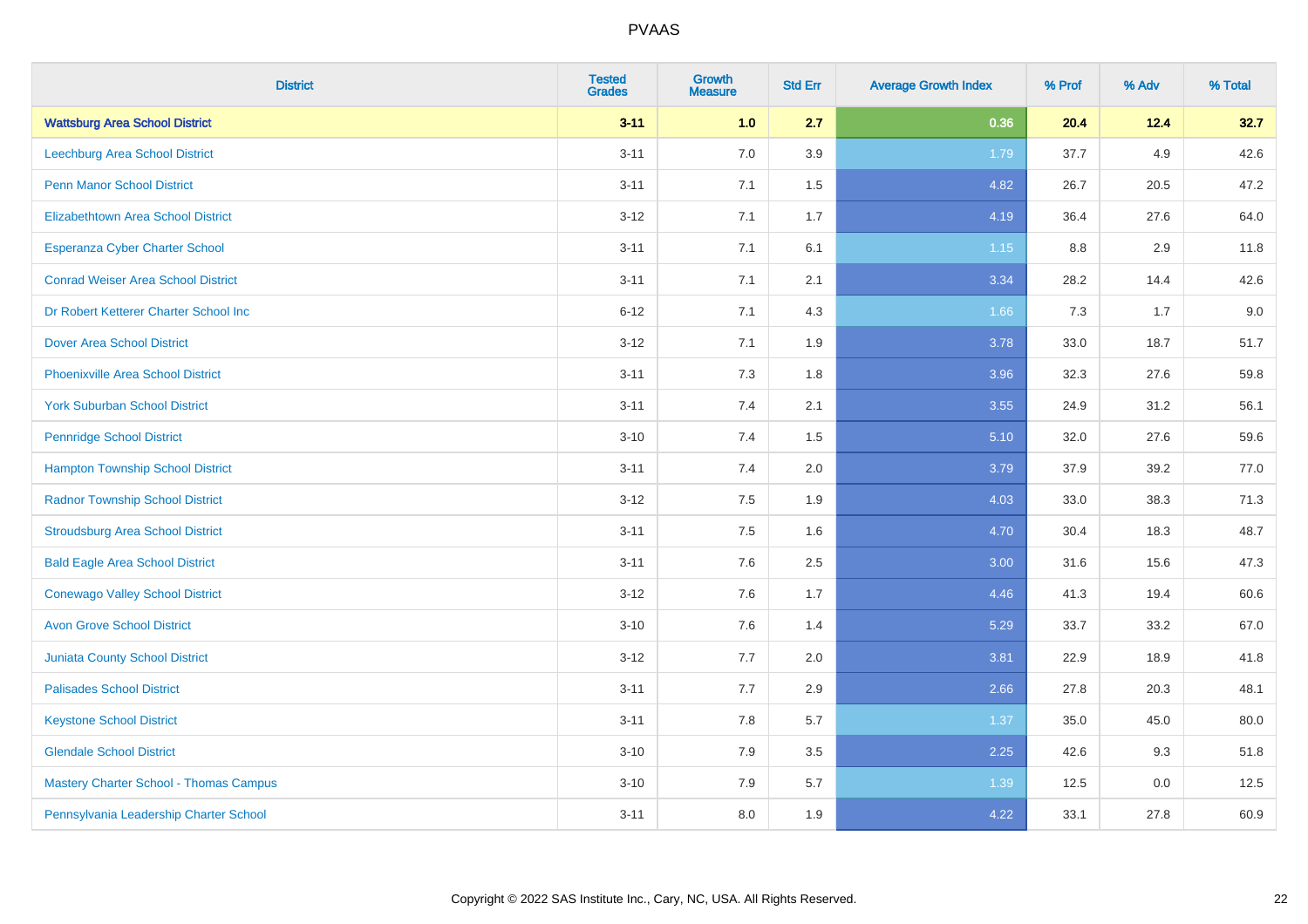| <b>District</b>                                | <b>Tested</b><br><b>Grades</b> | Growth<br><b>Measure</b> | <b>Std Err</b> | <b>Average Growth Index</b> | % Prof | % Adv | % Total |
|------------------------------------------------|--------------------------------|--------------------------|----------------|-----------------------------|--------|-------|---------|
| <b>Wattsburg Area School District</b>          | $3 - 11$                       | 1.0                      | 2.7            | 0.36                        | 20.4   | 12.4  | 32.7    |
| <b>Dallas School District</b>                  | $3 - 11$                       | 8.1                      | 2.1            | 3.87                        | 32.4   | 22.4  | 54.8    |
| <b>Benton Area School District</b>             | $3 - 10$                       | 8.1                      | 4.0            | 2.01                        | 35.7   | 28.6  | 64.3    |
| <b>Cornwall-Lebanon School District</b>        | $3 - 11$                       | 8.2                      | 1.6            | 5.24                        | 28.0   | 20.5  | 48.6    |
| <b>Blue Ridge School District</b>              | $3 - 11$                       | 8.3                      | 3.7            | 2.24                        | 29.6   | 9.3   | 38.9    |
| <b>Fairview School District</b>                | $3 - 11$                       | 8.3                      | 2.4            | 3.43                        | 41.9   | 34.9  | 76.7    |
| <b>Canton Area School District</b>             | $3 - 11$                       | 8.4                      | 2.9            | 2.92                        | 13.8   | 23.0  | 36.8    |
| Northern York County School District           | $3 - 11$                       | 8.4                      | 1.8            | 4.63                        | 24.3   | 23.1  | 47.4    |
| <b>Neshaminy School District</b>               | $3 - 11$                       | 8.6                      | 1.3            | 6.56                        | 31.3   | 23.9  | 55.2    |
| Oil City Area School District                  | $3 - 11$                       | 8.6                      | 2.4            | 3.56                        | 29.1   | 13.1  | 42.2    |
| <b>West Allegheny School District</b>          | $3 - 12$                       | 8.6                      | 2.0            | 4.34                        | 37.3   | 27.2  | 64.5    |
| <b>Lower Moreland Township School District</b> | $3 - 11$                       | 8.7                      | 2.0            | 4.35                        | 38.2   | 33.2  | 71.4    |
| <b>Tredyffrin-Easttown School District</b>     | $3 - 10$                       | 8.7                      | 2.4            | 3.57                        | 35.2   | 35.8  | 71.0    |
| <b>Homer-Center School District</b>            | $3 - 11$                       | 8.8                      | 3.5            | 2.53                        | 38.0   | 17.7  | 55.8    |
| <b>Kane Area School District</b>               | $3 - 10$                       | 8.8                      | 2.9            | 3.07                        | 31.4   | 19.8  | 51.2    |
| <b>Wallenpaupack Area School District</b>      | $3 - 11$                       | 8.8                      | 2.1            | 4.28                        | 28.5   | 18.9  | 47.4    |
| <b>East Penn School District</b>               | $3 - 11$                       | 8.9                      | 1.2            | 7.61                        | 32.8   | 26.4  | 59.2    |
| <b>Spring Cove School District</b>             | $3 - 11$                       | 9.1                      | 2.4            | 3.77                        | 31.8   | 25.4  | 57.1    |
| <b>Millcreek Township School District</b>      | $3 - 11$                       | 9.1                      | 1.4            | 6.61                        | 34.5   | 30.1  | 64.6    |
| <b>Pine-Richland School District</b>           | $3 - 11$                       | 9.3                      | 1.7            | 5.56                        | 42.3   | 35.8  | 78.1    |
| <b>Valley View School District</b>             | $3 - 11$                       | 9.3                      | 2.2            | 4.18                        | 26.6   | 23.1  | 49.7    |
| <b>Kutztown Area School District</b>           | $3 - 12$                       | 9.3                      | 2.8            | 3.34                        | 38.5   | 14.6  | 53.2    |
| <b>Apollo-Ridge School District</b>            | $3 - 12$                       | 9.5                      | 3.0            | 3.23                        | 34.0   | 9.4   | 43.4    |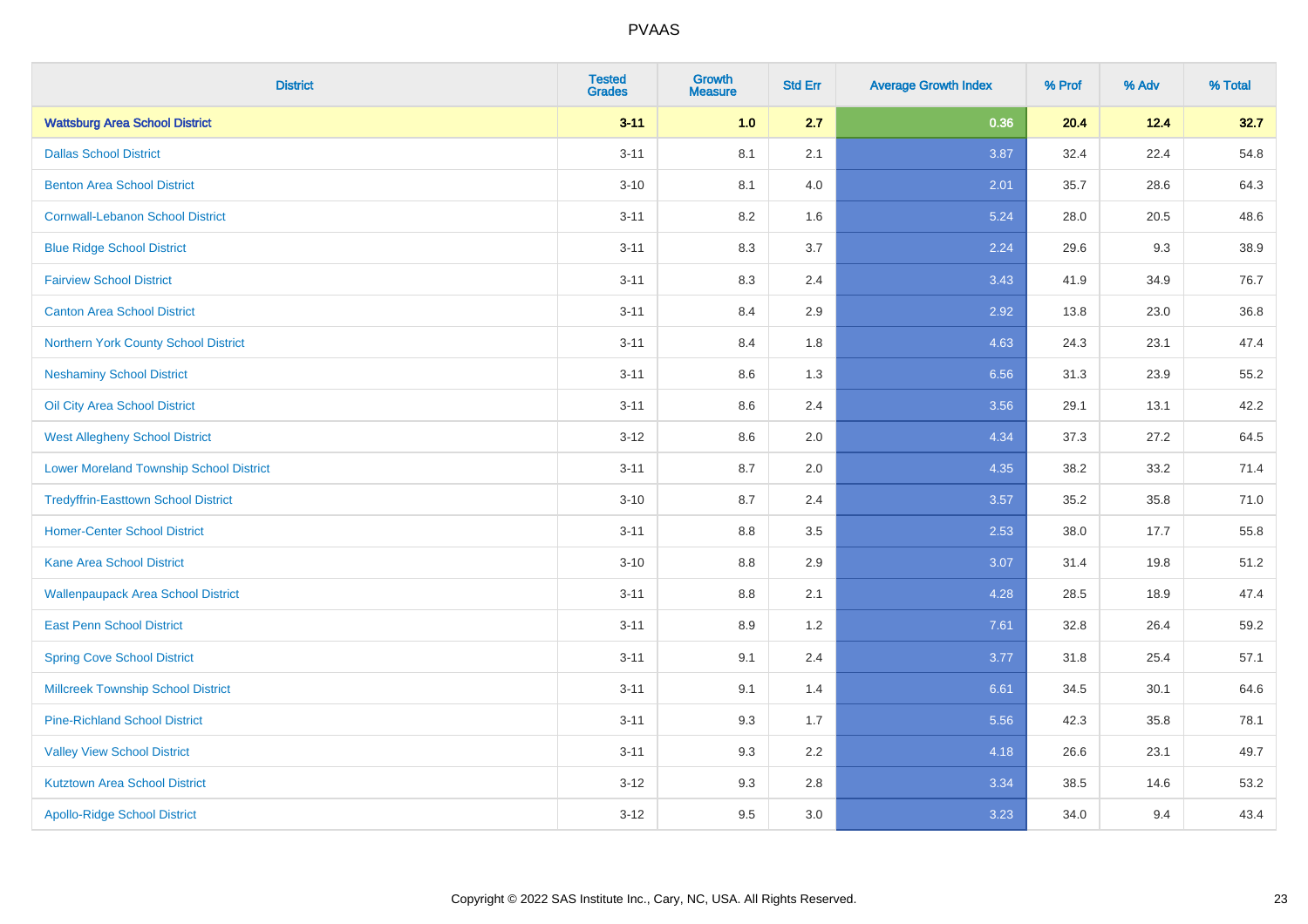| <b>District</b>                          | <b>Tested</b><br><b>Grades</b> | <b>Growth</b><br><b>Measure</b> | <b>Std Err</b> | <b>Average Growth Index</b> | % Prof | % Adv | % Total |
|------------------------------------------|--------------------------------|---------------------------------|----------------|-----------------------------|--------|-------|---------|
| <b>Wattsburg Area School District</b>    | $3 - 11$                       | 1.0                             | 2.7            | 0.36                        | 20.4   | 12.4  | 32.7    |
| <b>Avon Grove Charter School</b>         | $3 - 11$                       | 9.8                             | 3.1            | 3.18                        | 32.4   | 26.0  | 58.4    |
| <b>Armstrong School District</b>         | $3 - 11$                       | 9.8                             | 1.6            | 6.22                        | 32.8   | 24.6  | 57.4    |
| <b>Oswayo Valley School District</b>     | $3 - 12$                       | 9.9                             | 5.1            | 1.93                        | 26.5   | 44.1  | 70.6    |
| <b>Fleetwood Area School District</b>    | $3 - 10$                       | 10.4                            | 2.0            | 5.19                        | 31.7   | 25.8  | 57.5    |
| <b>Warrior Run School District</b>       | $3 - 11$                       | 10.5                            | 2.7            | 3.86                        | 34.1   | 16.8  | 50.9    |
| <b>Manheim Township School District</b>  | $3-12$                         | 10.9                            | 1.5            | 7.51                        | 30.9   | 31.0  | 61.9    |
| <b>Methacton School District</b>         | $3 - 11$                       | 11.0                            | 1.6            | 6.94                        | 36.0   | 33.6  | 69.6    |
| <b>West Perry School District</b>        | $3 - 11$                       | 11.0                            | 2.3            | 4.76                        | 26.9   | 20.5  | 47.4    |
| Lampeter-Strasburg School District       | $3 - 12$                       | 11.0                            | 1.9            | 5.69                        | 35.4   | 32.3  | 67.7    |
| <b>Wilmington Area School District</b>   | $3 - 11$                       | 11.1                            | 3.3            | 3.37                        | 29.8   | 26.2  | 56.0    |
| <b>Belle Vernon Area School District</b> | $3 - 11$                       | 11.1                            | 2.3            | 4.88                        | 31.6   | 25.4  | 57.1    |
| <b>Steel Valley School District</b>      | $3 - 11$                       | 11.1                            | 3.3            | 3.33                        | 34.8   | 10.1  | 44.9    |
| <b>Upper Darby School District</b>       | $3 - 12$                       | 11.2                            | 1.4            | 8.28                        | 23.8   | 11.8  | 35.6    |
| <b>Greenwood School District</b>         | $3 - 11$                       | 11.3                            | 3.6            | 3.14                        | 31.2   | 32.8  | 63.9    |
| <b>Franklin Regional School District</b> | $3 - 11$                       | 11.3                            | 1.8            | 6.13                        | 30.0   | 35.0  | 65.0    |
| <b>Lehighton Area School District</b>    | $3 - 11$                       | 11.4                            | 2.4            | 4.84                        | 30.5   | 24.9  | 55.3    |
| <b>Line Mountain School District</b>     | $3 - 11$                       | 11.7                            | 3.9            | 3.01                        | 40.4   | 42.3  | 82.7    |
| <b>Whitehall-Coplay School District</b>  | $3 - 11$                       | 11.8                            | 1.7            | 7.06                        | 32.3   | 21.7  | 54.0    |
| <b>Indiana Area School District</b>      | $3 - 11$                       | 12.0                            | 2.0            | 5.98                        | 30.0   | 30.4  | 60.3    |
| <b>Blue Mountain School District</b>     | $3 - 10$                       | 12.2                            | 2.1            | 5.81                        | 30.7   | 26.1  | 56.8    |
| <b>Quaker Valley School District</b>     | $3 - 11$                       | 12.2                            | 2.5            | 4.90                        | 39.5   | 26.4  | 65.9    |
| <b>Montrose Area School District</b>     | $3 - 10$                       | 12.3                            | 2.8            | 4.41                        | 37.8   | 28.9  | 66.7    |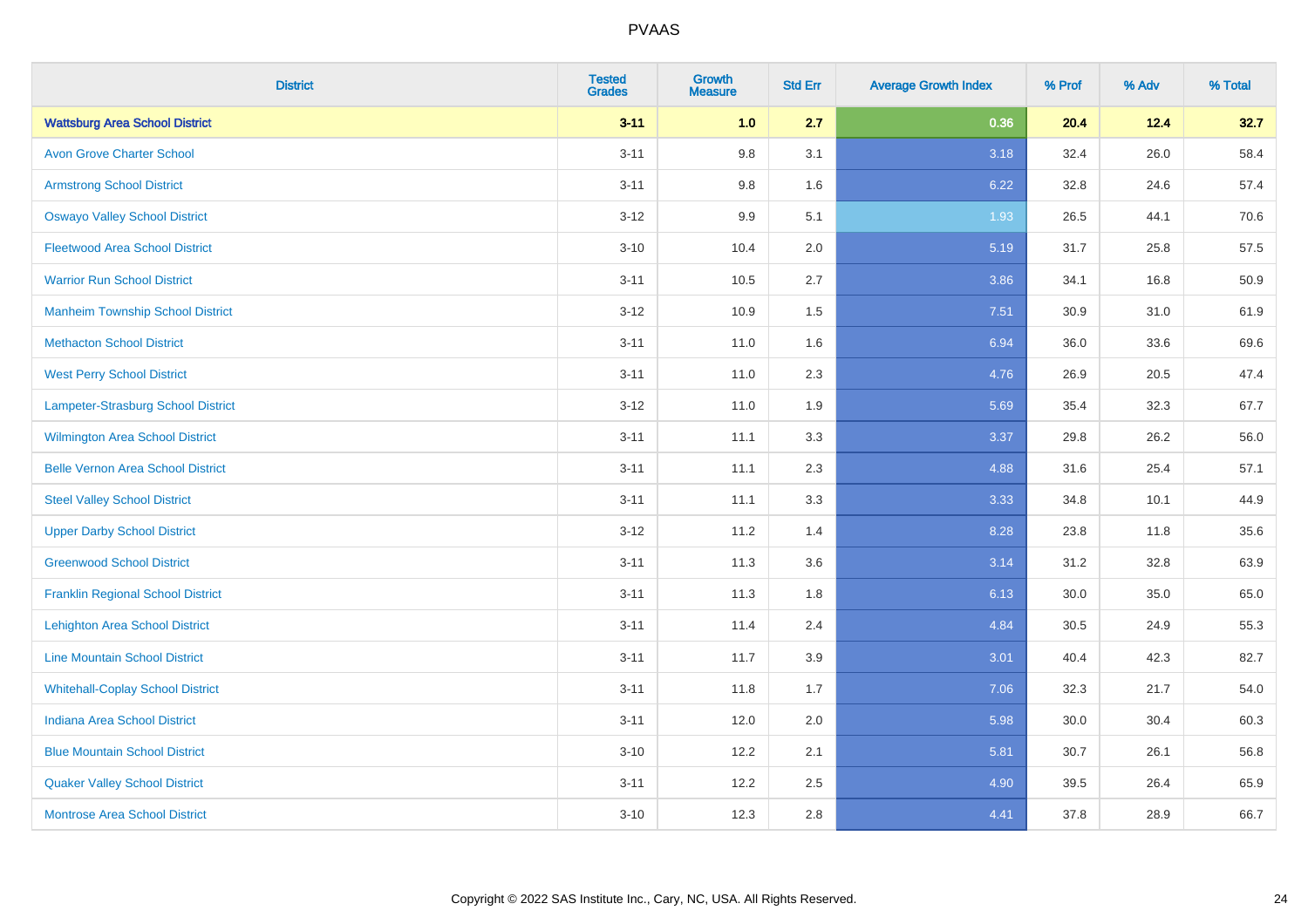| <b>District</b>                                 | <b>Tested</b><br><b>Grades</b> | <b>Growth</b><br><b>Measure</b> | <b>Std Err</b> | <b>Average Growth Index</b> | % Prof | % Adv | % Total |
|-------------------------------------------------|--------------------------------|---------------------------------|----------------|-----------------------------|--------|-------|---------|
| <b>Wattsburg Area School District</b>           | $3 - 11$                       | 1.0                             | 2.7            | 0.36                        | 20.4   | 12.4  | 32.7    |
| <b>Mifflin County School District</b>           | $3 - 11$                       | 12.3                            | 1.6            | 7.69                        | 35.1   | 15.1  | 50.3    |
| <b>Cocalico School District</b>                 | $3 - 11$                       | 12.3                            | 1.9            | 6.48                        | 28.2   | 32.3  | 60.5    |
| Allegheny-Clarion Valley School District        | $3 - 10$                       | 12.3                            | 4.1            | 3.03                        | 33.3   | 19.0  | 52.4    |
| <b>Manheim Central School District</b>          | $3 - 11$                       | 12.8                            | 2.0            | 6.52                        | 27.8   | 35.4  | 63.2    |
| Pen Argyl Area School District                  | $3 - 12$                       | 12.8                            | 2.5            | 5.10                        | 28.5   | 23.8  | 52.3    |
| <b>Central York School District</b>             | $3 - 12$                       | 12.9                            | 1.5            | 8.64                        | 31.4   | 24.1  | 55.5    |
| <b>Laurel School District</b>                   | $3 - 11$                       | 13.0                            | 3.1            | 4.19                        | 30.3   | 15.7  | 46.1    |
| <b>North Pocono School District</b>             | $3 - 11$                       | 13.1                            | 3.7            | 3.54                        | 31.4   | 33.3  | 64.7    |
| <b>Maritime Academy Charter School</b>          | $3 - 10$                       | 13.2                            | 3.1            | 4.29                        | 24.0   | 1.3   | 25.3    |
| <b>Lakeland School District</b>                 | $3 - 11$                       | 13.3                            | 2.8            | 4.80                        | 22.2   | 21.2  | 43.4    |
| <b>Tuscarora School District</b>                | $3 - 11$                       | 13.4                            | 2.2            | 6.20                        | 37.1   | 26.3  | 63.4    |
| <b>Hempfield School District</b>                | $3 - 11$                       | 13.4                            | 1.3            | 10.53                       | 29.9   | 36.8  | 66.7    |
| <b>Harbor Creek School District</b>             | $3 - 11$                       | 13.4                            | 2.3            | 5.80                        | 34.5   | 40.7  | 75.2    |
| <b>Council Rock School District</b>             | $3 - 11$                       | 13.5                            | 1.1            | 12.27                       | 32.0   | 35.4  | 67.4    |
| <b>Iroquois School District</b>                 | $3 - 11$                       | 13.6                            | 2.8            | 4.83                        | 33.3   | 16.0  | 49.4    |
| <b>Upper Saint Clair School District</b>        | $3 - 11$                       | 13.8                            | 1.8            | 7.86                        | 32.2   | 44.5  | 76.7    |
| <b>Upper Merion Area School District</b>        | $3 - 11$                       | 14.0                            | 2.0            | 7.15                        | 34.4   | 32.6  | 67.0    |
| <b>Hermitage School District</b>                | $3 - 12$                       | 14.0                            | 2.5            | 5.59                        | 34.0   | 27.0  | 61.0    |
| <b>Peters Township School District</b>          | $3 - 11$                       | 14.1                            | 1.7            | 8.16                        | 35.2   | 41.6  | 76.8    |
| Penns Valley Area School District               | $3 - 12$                       | 14.1                            | 2.6            | 5.33                        | 29.6   | 23.3  | 52.9    |
| Capital Area School for the Arts Charter School | $9 - 11$                       | 14.2                            | 4.5            | 3.13                        | 27.5   | 30.0  | 57.5    |
| <b>Agora Cyber Charter School</b>               | $3 - 11$                       | 14.6                            | 2.4            | 6.03                        | 24.7   | 19.5  | 44.2    |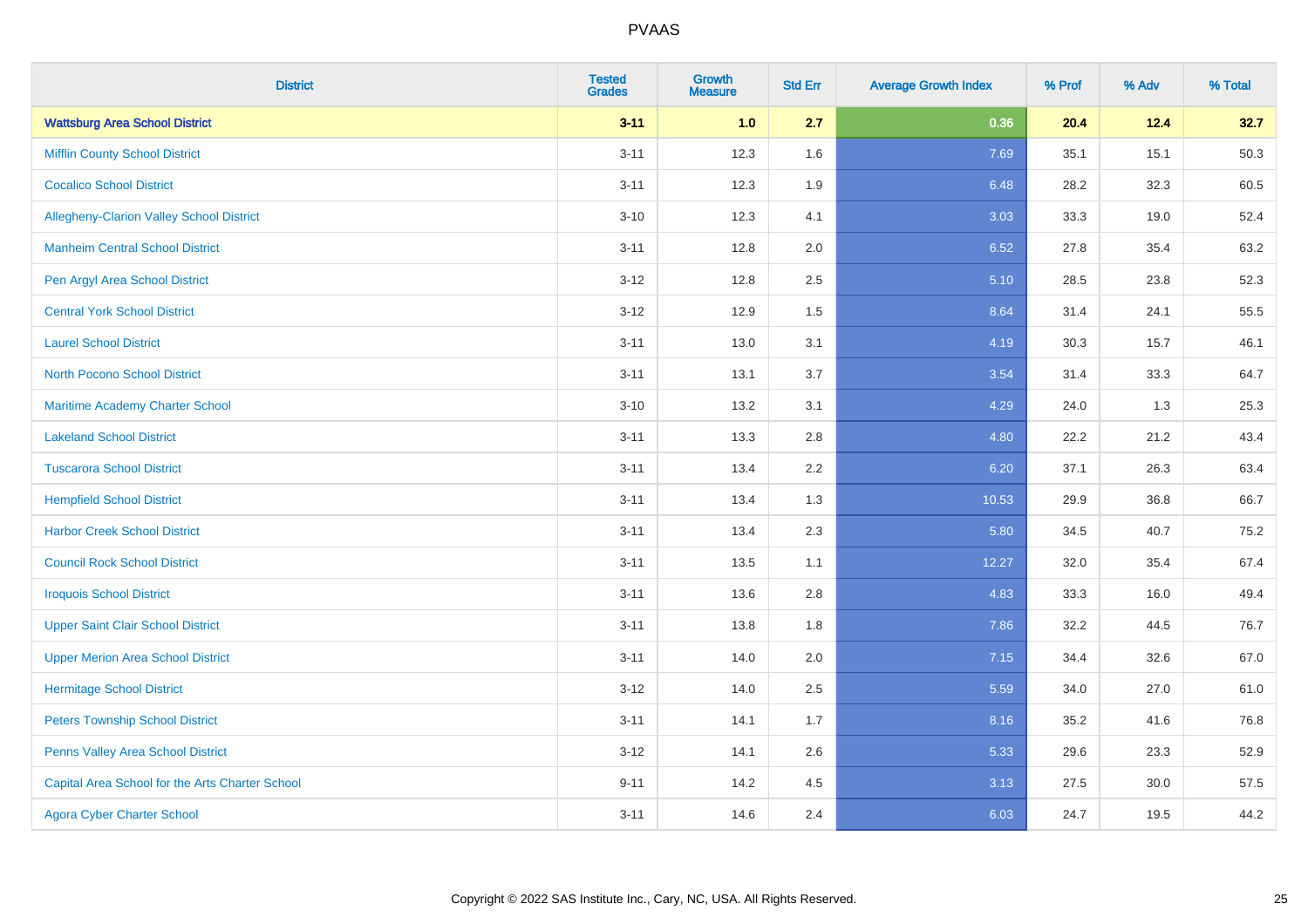| <b>District</b>                               | <b>Tested</b><br><b>Grades</b> | <b>Growth</b><br><b>Measure</b> | <b>Std Err</b> | <b>Average Growth Index</b> | % Prof | % Adv | % Total |
|-----------------------------------------------|--------------------------------|---------------------------------|----------------|-----------------------------|--------|-------|---------|
| <b>Wattsburg Area School District</b>         | $3 - 11$                       | 1.0                             | 2.7            | 0.36                        | 20.4   | 12.4  | 32.7    |
| <b>Coudersport Area School District</b>       | $3 - 11$                       | 14.8                            | 3.4            | 4.33                        | 34.7   | 28.0  | 62.7    |
| <b>Lake-Lehman School District</b>            | $3 - 11$                       | 14.9                            | 2.8            | 5.34                        | 25.8   | 22.5  | 48.3    |
| <b>Southern York County School District</b>   | $3 - 11$                       | 15.5                            | 1.8            | 8.48                        | 37.6   | 29.2  | 66.8    |
| <b>Central Bucks School District</b>          | $3 - 11$                       | 15.5                            | 0.9            | 17.94                       | 34.8   | 41.4  | 76.2    |
| <b>Delaware Valley School District</b>        | $3 - 11$                       | 15.7                            | 1.6            | 9.62                        | 36.7   | 32.1  | 68.8    |
| <b>Punxsutawney Area School District</b>      | $3 - 11$                       | 15.8                            | 2.7            | 5.83                        | 18.6   | 29.0  | 47.6    |
| <b>Unionville-Chadds Ford School District</b> | $3 - 11$                       | 15.8                            | 1.7            | 9.12                        | 31.2   | 48.0  | 79.2    |
| Palmyra Area School District                  | $3 - 11$                       | 16.2                            | 1.8            | 9.02                        | 38.8   | 34.0  | 72.8    |
| <b>Upper Dauphin Area School District</b>     | $3 - 11$                       | 16.5                            | 5.1            | 3.26                        | 37.5   | 26.8  | 64.3    |
| <b>Spring-Ford Area School District</b>       | $3 - 11$                       | 16.6                            | 1.2            | 14.02                       | 30.4   | 45.3  | 75.7    |
| <b>West Branch Area School District</b>       | $3 - 11$                       | 17.0                            | 3.3            | 5.20                        | 47.1   | 19.1  | 66.2    |
| North Penn School District                    | $3 - 11$                       | 17.6                            | 1.0            | 17.53                       | 30.8   | 35.7  | 66.4    |
| <b>Fox Chapel Area School District</b>        | $3 - 11$                       | 17.6                            | 1.9            | 9.47                        | 22.9   | 52.0  | 74.9    |
| <b>Pequea Valley School District</b>          | $3 - 11$                       | 18.0                            | 3.1            | 5.74                        | 29.2   | 37.5  | 66.7    |
| North Allegheny School District               | $3 - 11$                       | 18.0                            | 1.3            | 14.25                       | 30.5   | 42.9  | 73.4    |
| <b>Danville Area School District</b>          | $3 - 11$                       | 18.4                            | 2.6            | 7.19                        | 32.0   | 46.1  | 78.1    |
| <b>Souderton Area School District</b>         | $3 - 11$                       | 18.5                            | 1.4            | 12.86                       | 39.2   | 31.2  | 70.4    |
| <b>Cumberland Valley School District</b>      | $3 - 12$                       | 18.6                            | 1.2            | 15.79                       | 31.3   | 39.2  | 70.5    |
| <b>Lower Merion School District</b>           | $3 - 11$                       | 18.9                            | 1.2            | 15.42                       | 29.4   | 48.6  | 78.0    |
| <b>Saucon Valley School District</b>          | $3 - 11$                       | 18.9                            | 2.2            | 8.48                        | 26.0   | 39.6  | 65.6    |
| <b>Berlin Brothersvalley School District</b>  | $3 - 11$                       | 19.6                            | 4.0            | 4.93                        | 28.3   | 41.3  | 69.6    |
| <b>Dallastown Area School District</b>        | $3 - 11$                       | 19.9                            | 1.4            | 14.14                       | 36.8   | 34.2  | 71.0    |